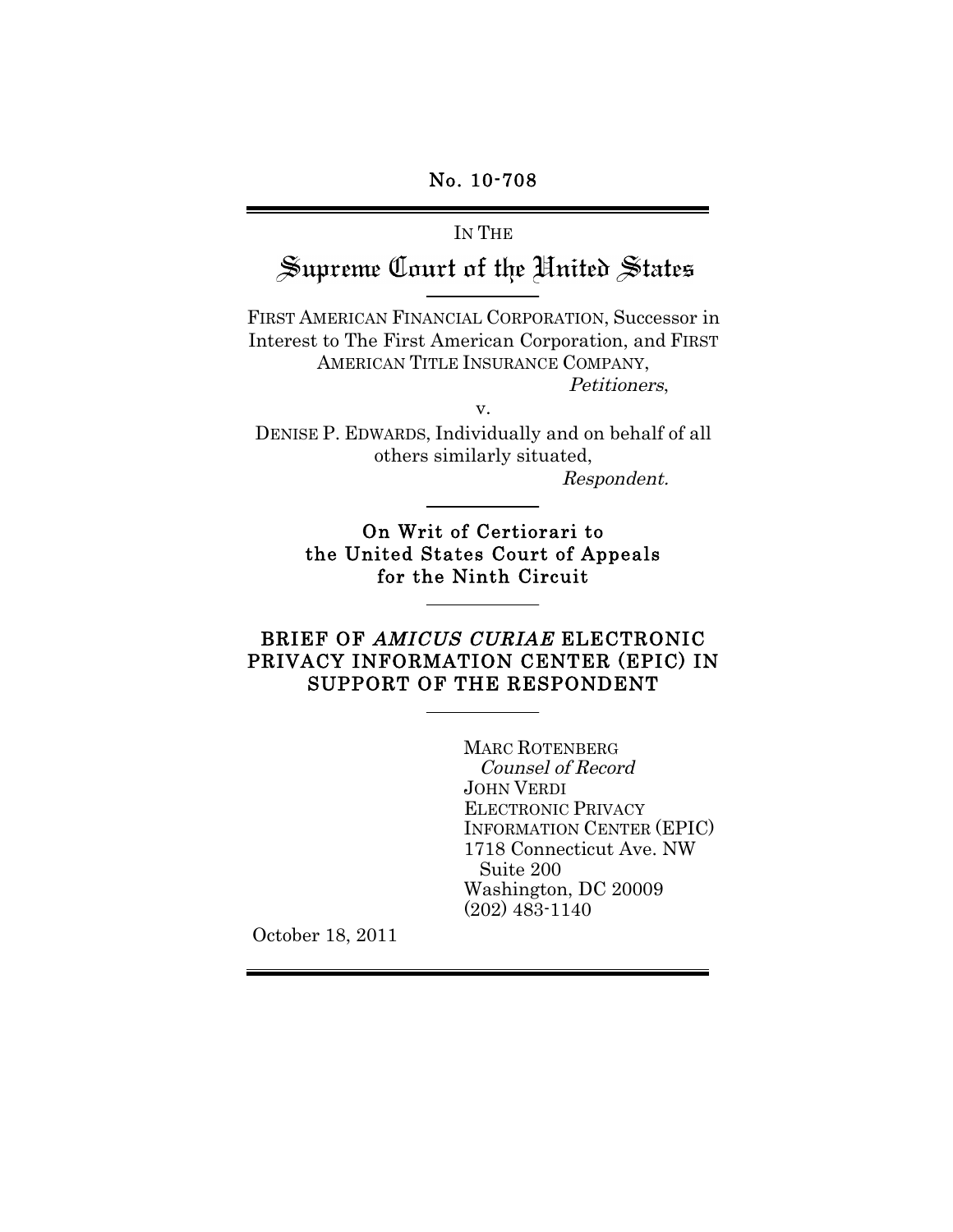# TABLE OF CONTENTS

| INTEREST OF THE AMICI CURIAE  1                                                                                                                                                        |
|----------------------------------------------------------------------------------------------------------------------------------------------------------------------------------------|
| SUMMARY OF THE ARGUMENT  3                                                                                                                                                             |
|                                                                                                                                                                                        |
| I. As This Court Has Recognized, Privacy<br>Laws Serve an Important Purpose and                                                                                                        |
| II. Privacy Laws Depend Upon Congress'<br>Power to Define Injuries in Fact and to                                                                                                      |
| A. The Violation of a Privacy Law Produces<br>an Immediate Injury in Fact Sufficient<br>to Confer Standing Under Article III 16                                                        |
| B. Statutory Damages Are Critical to the<br>Structure of Modern Privacy Law 24                                                                                                         |
| III. Because New and Emerging Business<br>Practices Pose a Particular Threat to<br>Individual Privacy, Congress Must<br>Maintain the Power to Define and<br>Remedy Privacy Injuries 27 |
|                                                                                                                                                                                        |

i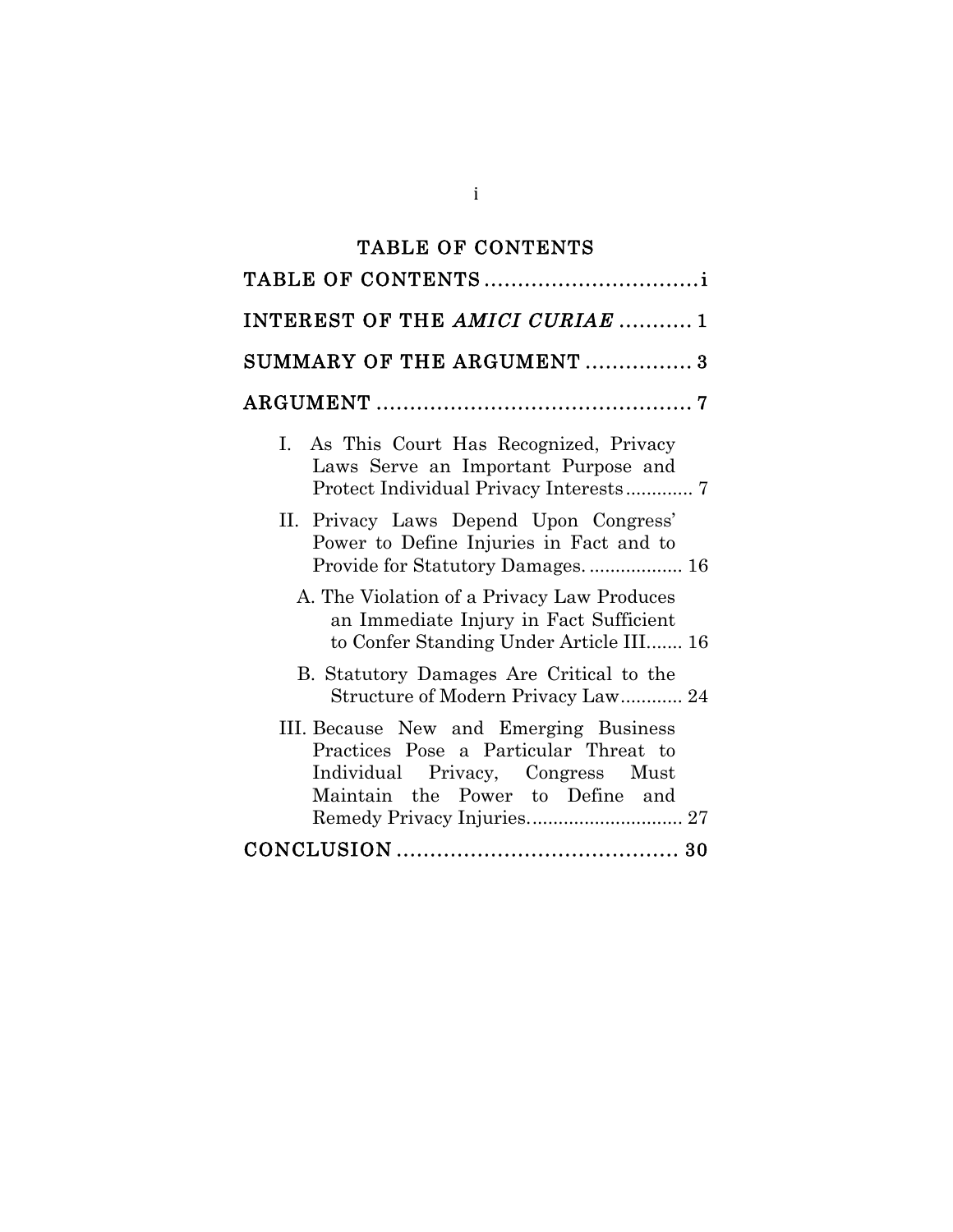# TABLE OF AUTHORITIES

# CASES

| Adarand Constructors, Inc. v. Pena, 515 U.S.       |
|----------------------------------------------------|
|                                                    |
| Bartnicki v. Vopper, 532 U.S. 514 (2001) 9         |
|                                                    |
|                                                    |
| Graczyk v. West Pub. Co., .-F.3d--, 2011 WL        |
| Harris v. Blockbuster Inc., 622 F. Supp. 2d 396    |
| Havens Realty Corp. v. Coleman, 455 U.S. 363       |
| In re JetBlue Airways Corp. Privacy Litigation,    |
| Johnson v. West Pub. Corp., 2011 WL 3422756        |
| Krottner v. Starbucks Corp., 628 F.3d 1139 (9th    |
| Lane v. Facebook, Inc., 2009 WL 3458198 (N.D.      |
| Lujan v. Defenders of Wildlife, 504 U.S. 555       |
| Massachusetts v. EPA, 549 U.S. 497 (2007)  17, 19  |
| Massachusetts v. EPA, 549 U.S. 497, 516 (2007)  19 |
| Nat'l Aeronautics & Space Admin. v. Nelson,        |
| Parus v. Cator, No. 05–C–0063–C, 2005 WL           |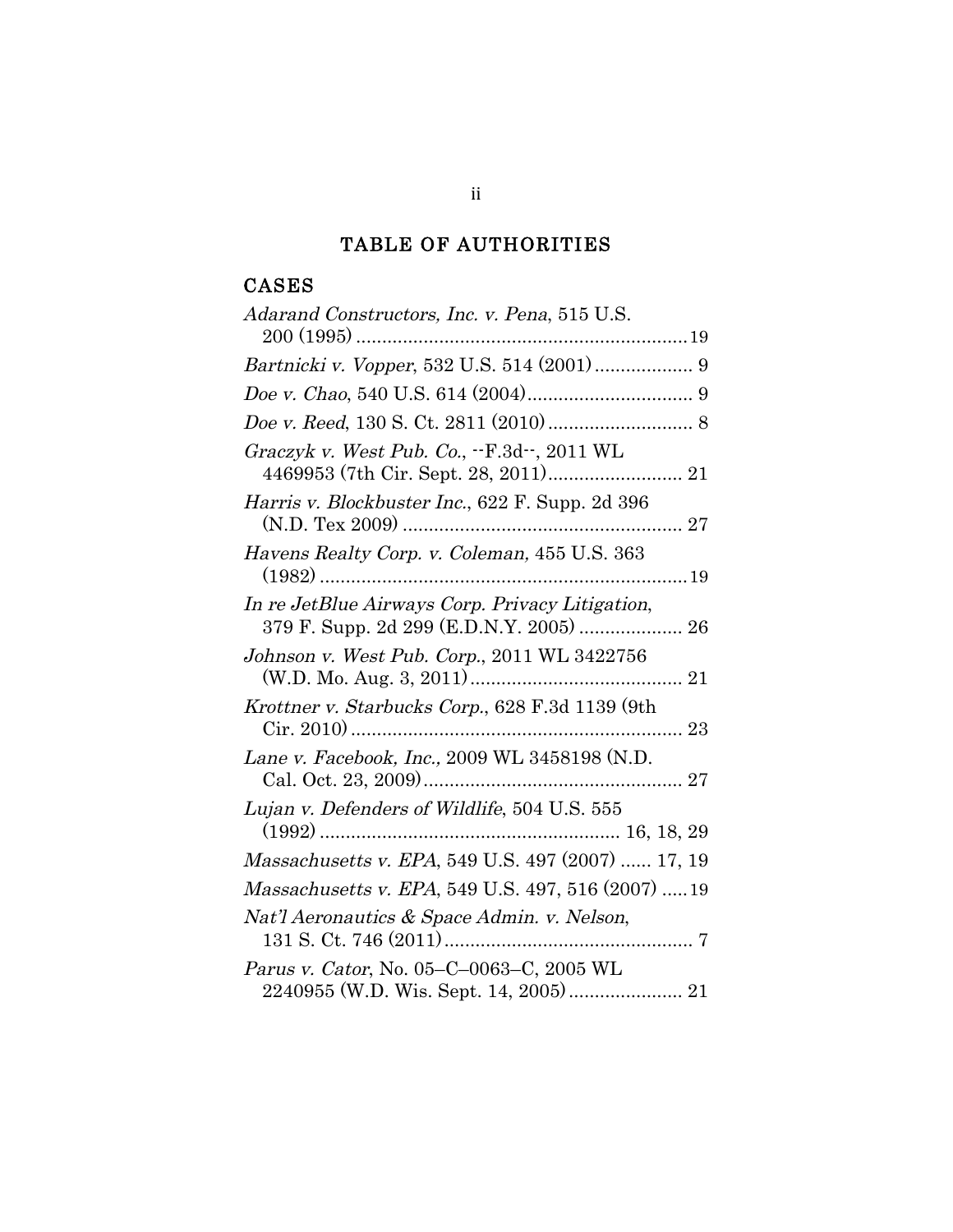| Pavesich v. New England Life Ins. Co., 122 Ga.           |  |
|----------------------------------------------------------|--|
|                                                          |  |
| Pisciotta v. Old Nat. Bancorp, 499 F.3d 629 (7th         |  |
|                                                          |  |
|                                                          |  |
| Roberts v. Source for Public Data, 2008 WL               |  |
| 5234675 (W.D. Mo. Dec. 12, 2008)  21                     |  |
| <i>Ruiz v. Gap, Inc.</i> , 380 Fed. App'x. 689 (9th Cir. |  |
|                                                          |  |
| Sorrell v. IMS Health, Inc. 131 S Ct. 2653 (2011)  7     |  |
| Stollenwerk v. Tri-West Health Care Alliance,            |  |
| 254 Fed. Appx. 664 (9th Cir. 2007)  26                   |  |
| U.S. Dept. of Justice v. Reporters Comm. For             |  |
|                                                          |  |
| Warth v. Seldin, 422 U.S. 490 (1975)  17, 19             |  |
|                                                          |  |

# **STATUTES**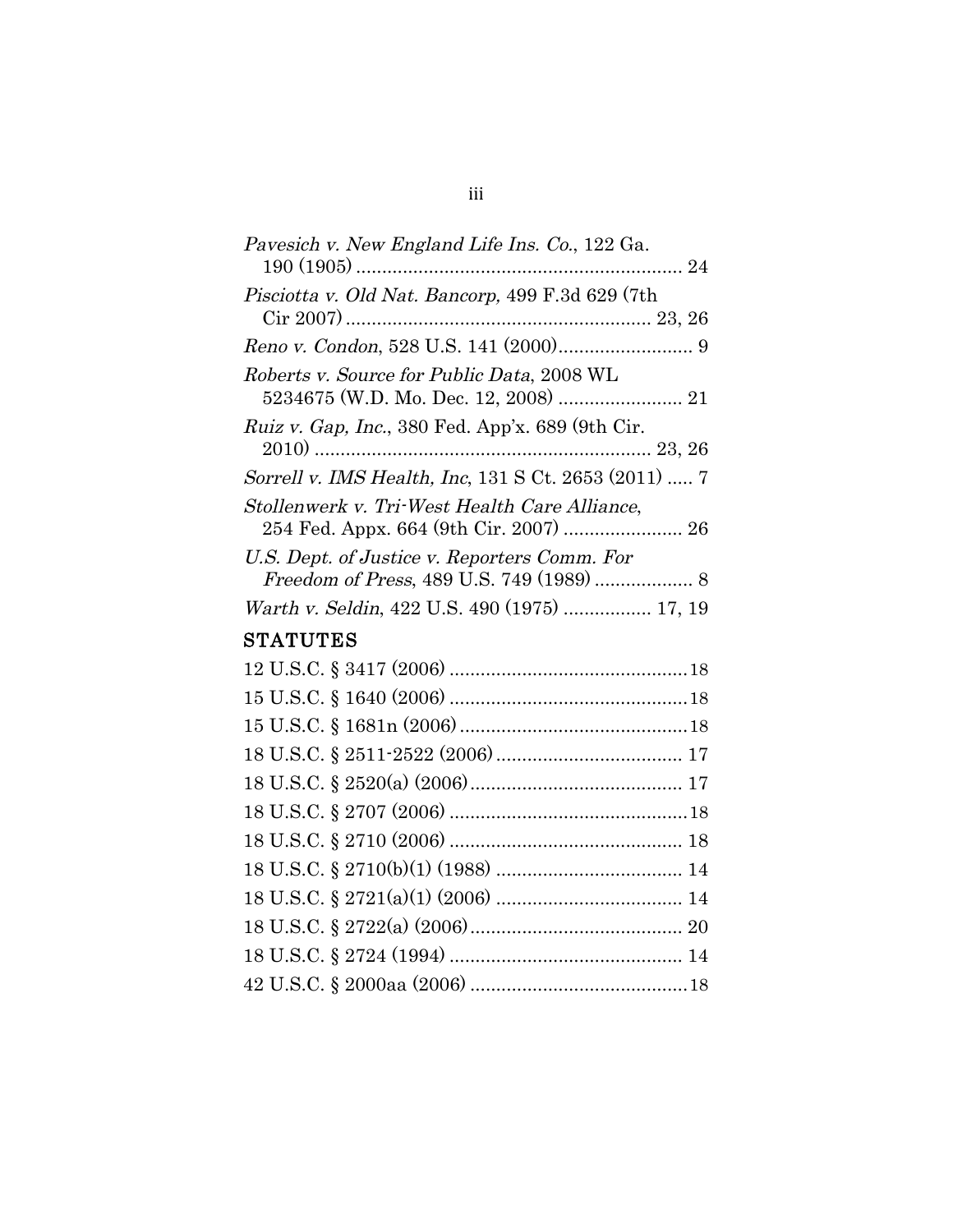| Pub. L. No. 93-579 § 2 (1974) 10, 11, 13 |  |
|------------------------------------------|--|

# CONSTITUTIONAL PROVISIONS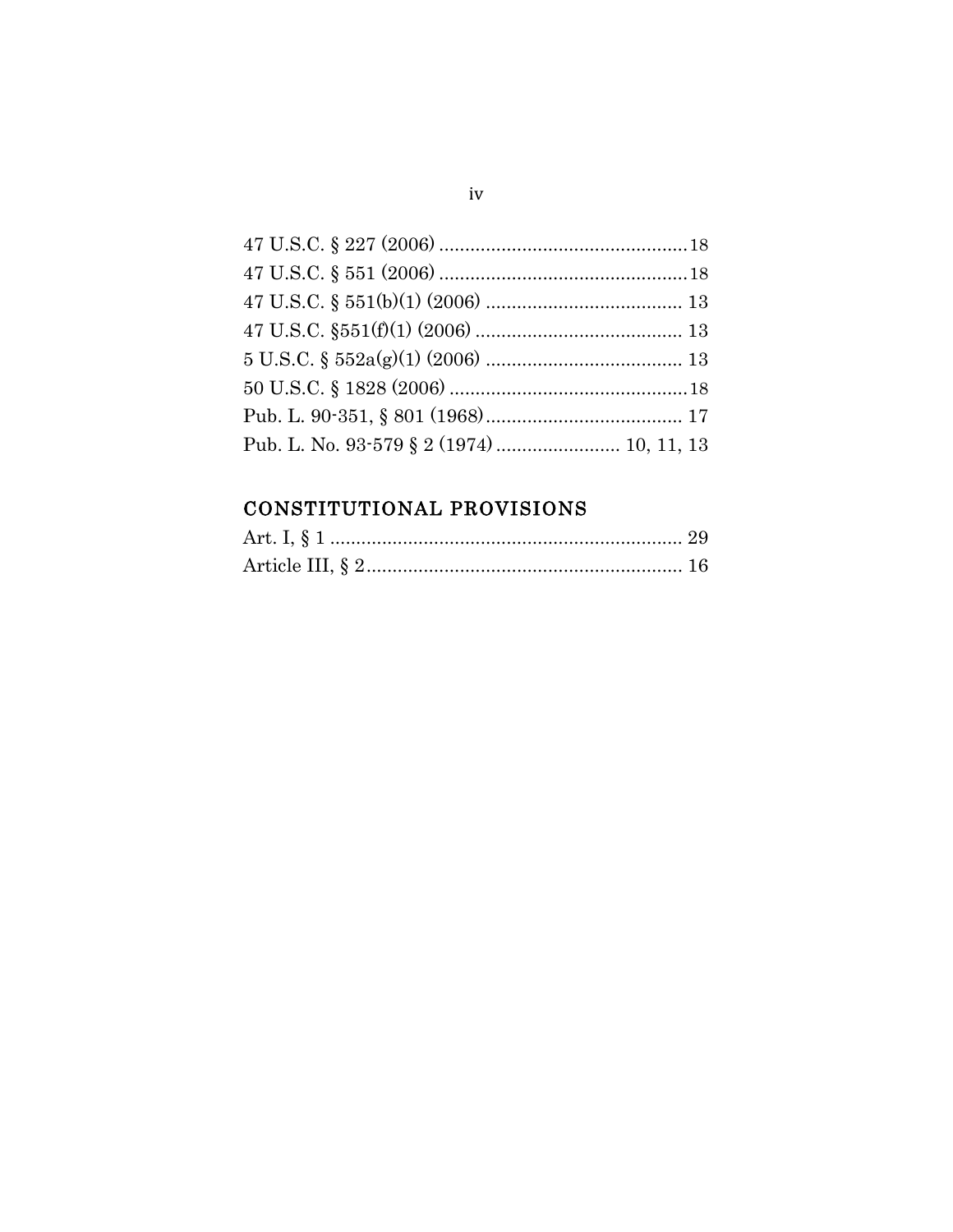#### INTEREST OF THE AMICI CURIAE

The Electronic Privacy Information Center (EPIC)1 is a public interest research center in Washington, D.C., which was established in 1994 to focus public attention on emerging civil liberties issues and to protect privacy, the First Amendment, and other Constitutional values.2 EPIC has participated as amicus curiae in several cases before this Court and other courts concerning the application and interpretation of federal privacy statutes, including  $FCC$  v.  $AT&T$ , 131 S. Ct. 1177 (2011) (Personal privacy exemption in the Freedom of Information Act); Quon v. City of Ontario, 130 S. Ct. 2811 (2010) (Electronic Communications Privacy Act); Doe v. Chao, 540 U.S. 614 (2003) (Privacy Act); Reno v. Condon, 528 U.S. 141 (2000) (Driver's Privacy Protection Act); Kehoe v. Fid. Fed. Bank &

2 EPIC Appellate Advocacy Fellow Alan Butler and EPIC Consumer Protection Fellow David Jacobs contributed to the preparation of this brief.

<sup>1</sup> Letters of consent have not been lodged with the Court because on July 11, 2011, Petitioners lodged with the Court their "consent to the filing of amicus curiae briefs, in support of either party or of neither party," and on August 12, 2011, Respondent lodged with the Court their "consent to the filing of amicus curiae briefs, in support of either party or of neither party." In accordance with Rule 37.6, the undersigned states that no monetary contributions were made for the preparation or submission of this brief, and this brief was not authored, in whole or in part, by counsel for a party.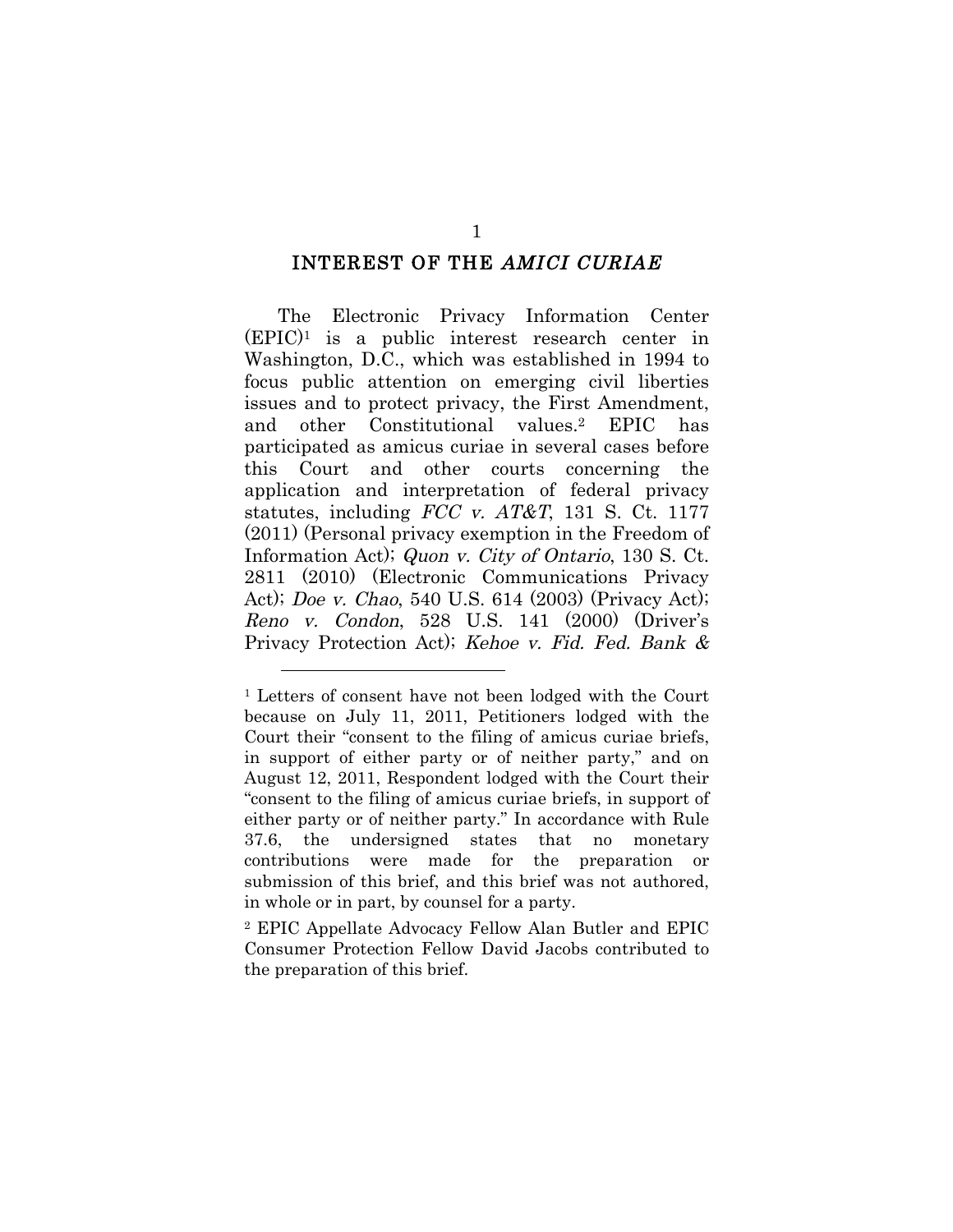Trust, 421 F.3d 1209 (11th Cir. 2005), cert. denied, 126 S Ct. 1612 (2006) (Drivers Privacy Protection Act); and Harris v. Blockbuster Inc., 622 F. Supp. 2d 396 (N.D. Tex. 2009) (Video Privacy Protection Act).

At issue in this case is the constitutional standing to sue under Section 8 of the Real Estate Settlement Procedures Act ("RESPA"), which was enacted to combat abusive practices, such as kickbacks, in real estate settlements. But this case also raises the troubling prospect that the Court's consideration of that issue may adversely impact the statutory damages provisions, routinely established by Congress, that are central to the protection of privacy. Indeed, some amici in support of Petitioner have already made this argument.

EPIC supports the outcome reached by the Ninth Circuit. Enforcement provisions granting a private right of action, such as the one in RESPA at issue in this case, are found in almost every federal privacy statute. They are necessary not only because of the difficulty in quantifying harm in privacy cases but also because of the problems associated with establishing a causal link between poor data security practices and the injuries, such as identity theft and financial fraud, that result.

If Congress cannot establish statutory damages to enforce the privacy and security obligations of those who collect and use the personal data of others in the course of their business or agency functions, then such laws will be rendered ineffective.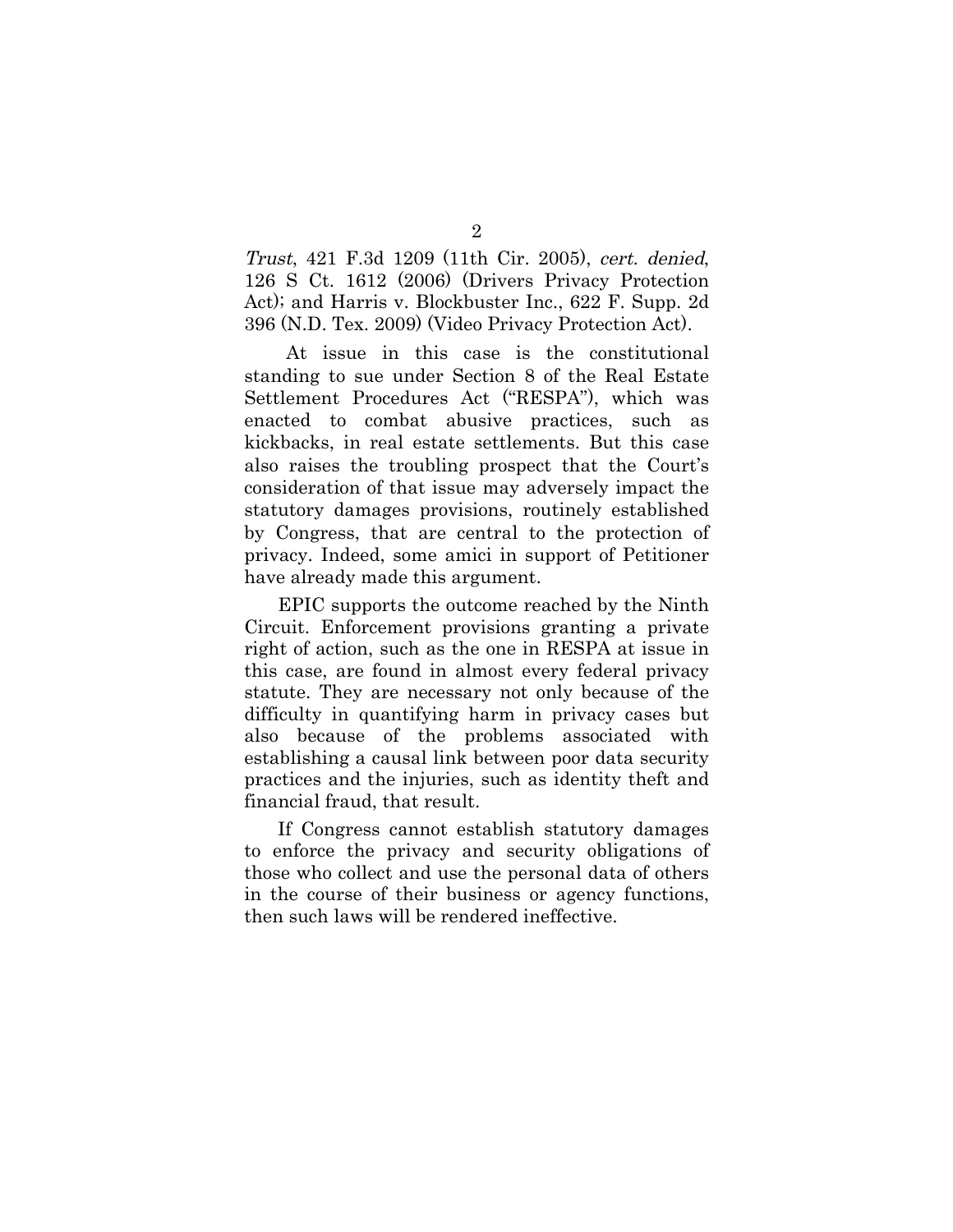#### SUMMARY OF THE ARGUMENT

In the modern era in which organizations build elaborate databases containing extensive details on their customers and the users of their services privacy is protected through federal statutes. These laws require organizations to safeguard personal information, to ensure that it is accurate and timely, and that its use is consistent with the purpose for which it was collected. Above all, these laws minimize the risk of harm to individuals that could result from the failure of organizations to protect the personal data that is within their control. The enforcement provisions established by Congress in these laws are the cornerstone of the statutory structure.

In passing privacy statutes such as the Privacy Act of 1974, the Electronic Communications Privacy Act of 1986, the Video Privacy Protection Act of 1988, and the Driver's Privacy Protection Act of 1994, Congress recognized individual rights of privacy related to the collection, use, and disclosure of personal information. Central to the effectiveness of these public laws are statutory damages provisions that provide the opportunity for individuals to enforce their rights against those entities that are subject to the Act. If individuals were required to prove harm in each such circumstance, it would become virtually impossible to enforce privacy safeguards in the United States.

As this Court has long recognized, a party may meet Article III's requirement of an injury-in-fact by showing a violation of a statute enacted by Congress that "creates legal rights, the invasion of which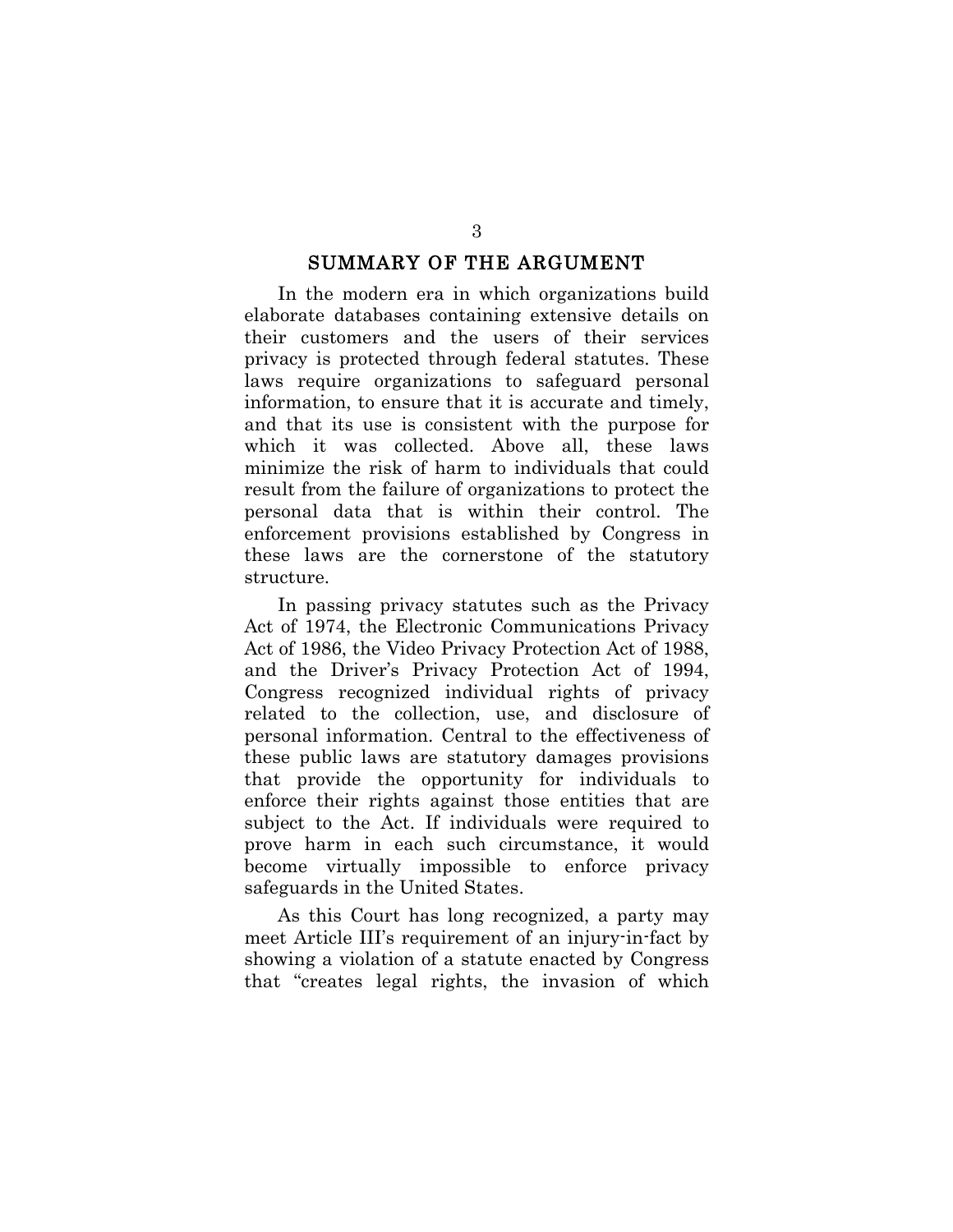creates standing." Lujan v. Defenders of Wildlife, 504 U.S. 555, 578 (1992) (quotation marks omitted). When these rights are violated, the injury-in-fact relevant to the standing inquiry is the violation of the relevant provisions set out in the statute, and not the harmful consequences that may ultimately result. See Havens Realty Corp. v. Coleman, 455 U.S. 363 (1982); Adarand Constructors, Inc. v. Pena, 515 U.S. 200 (1995). This distinction between injury-in-fact and resulting harm is particularly significant in privacy matters because, in many cases, the ultimate harm is far removed from the initial violation of the statute. A computer criminal might wait days, weeks, or even months to profit from the negligent security practices that made it possible to obtain an individual's personal information, and it is quite likely that the individual will never be able to trace back to the source the violation of the statutory obligation that gave rise to the harm.

To ensure the effectiveness of privacy laws, Congress established statutory damage provisions to protect personal information. Statutory damage provisions help ensure that individuals can obtain relief when organizations fail to safeguard personal information; they also deter conduct that Congress has determined is likely to create significant privacy risks. An individual harmed by the improper disclosure of personal information could theoretically sue under a tort or contract theory, but common-law remedies are ill-suited for the modern era in which personal information is routinely collected and stored in vast databases far beyond the control of the individual whose interest are directly impacted by the use and disclosure of this information. As Chief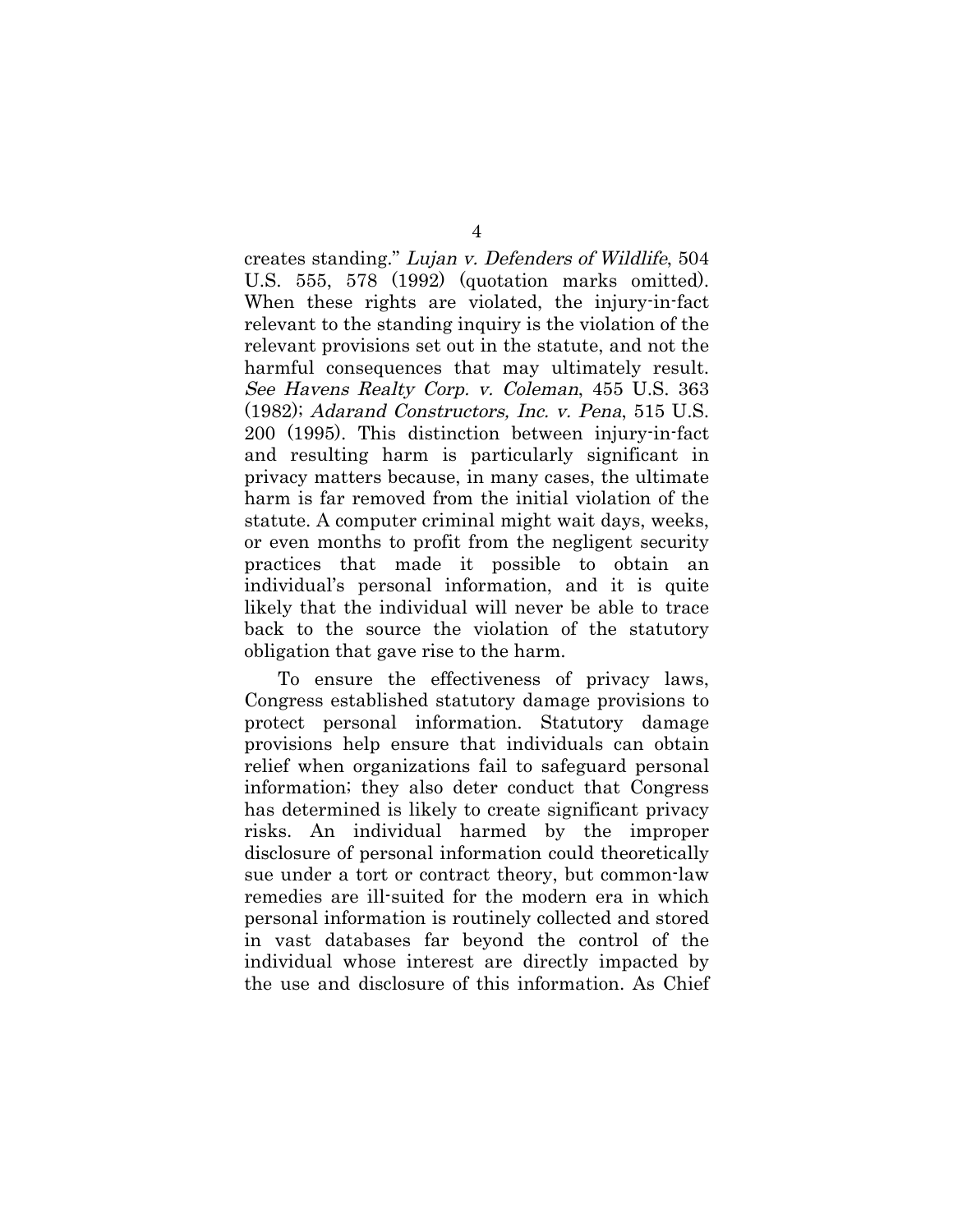Justice Rehnquist stated "We are placed in the uncomfortable position of not knowing who might have access to our personal and business e-mails, our medical and financial records, or our cordless and cellular telephone conversations." Bartnicki, 532 U.S. 514, 541 (2001) (Rehnquist, C.J, dissenting). To avoid these obstacles to effective enforcement, Congress frequently provides statutory damages for privacy law violations. Privacy laws may also require notification and data correction procedures in an attempt to avoid harms before they occur.

Deferring to the need for Congress to legislate effectively is particularly important as more and more information about Americans is held by companies and used in ways over which individuals have no meaningful control. Upholding Congress' authority to set out effective statutory schemes is important both to provide redress to consumers and to ensure that companies develop practices that do not place users at risk. "All too often the invasion of privacy itself will go unknown. Only by striking at all aspects of the problem can privacy be adequately protected." Bartnicki, 532 U.S. at 549 (Rehnquist, C.J., dissenting) (citing S. REP. NO. 1097, at 69 (1968), reprinted in 1968 U.S.C.C.A.N., 2112, 2156).

According to the Federal Trade Commission, identity theft has remained the number one concern of American consumers over the past decade. Federal Trade Commission, "FTC Releases List of Top Consumer Complaints in 2010; Identity Theft Tops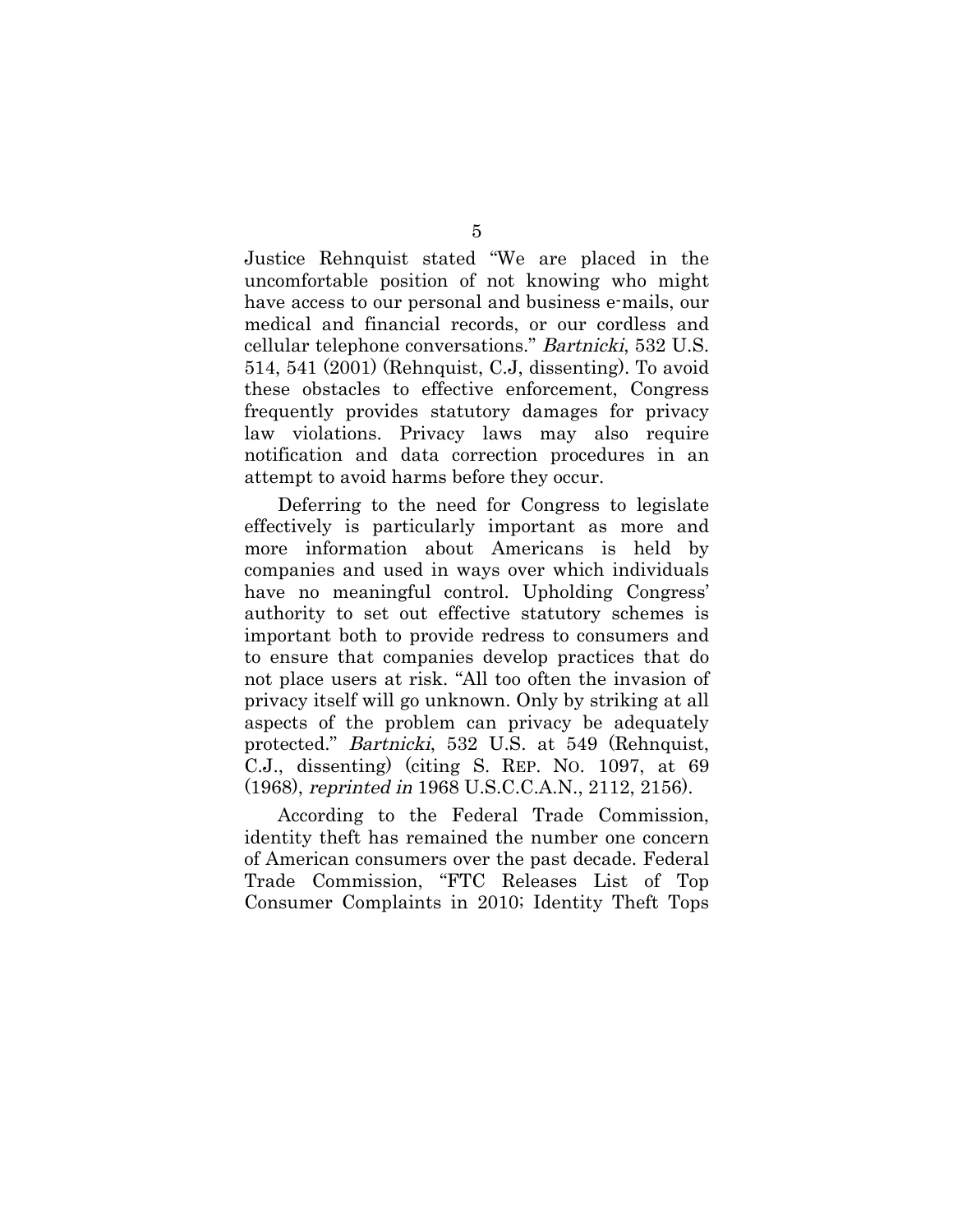the List Again" (Mar. 8, 2011).3 The Privacy Rights Clearinghouse reports that data breaches are on the rise. Privacy Rights Clearinghouse, "Chronology of Data Breaches: Security Breaches 2005 – Present."4 This is not the time to limit the ability of Congress to safeguard the well-established right of privacy.

<sup>3</sup> Available at http://www.ftc.gov/opa/2011/03/topcomplaints.shtm <sup>4</sup> Available at https://www.privacyrights.org/data-breach.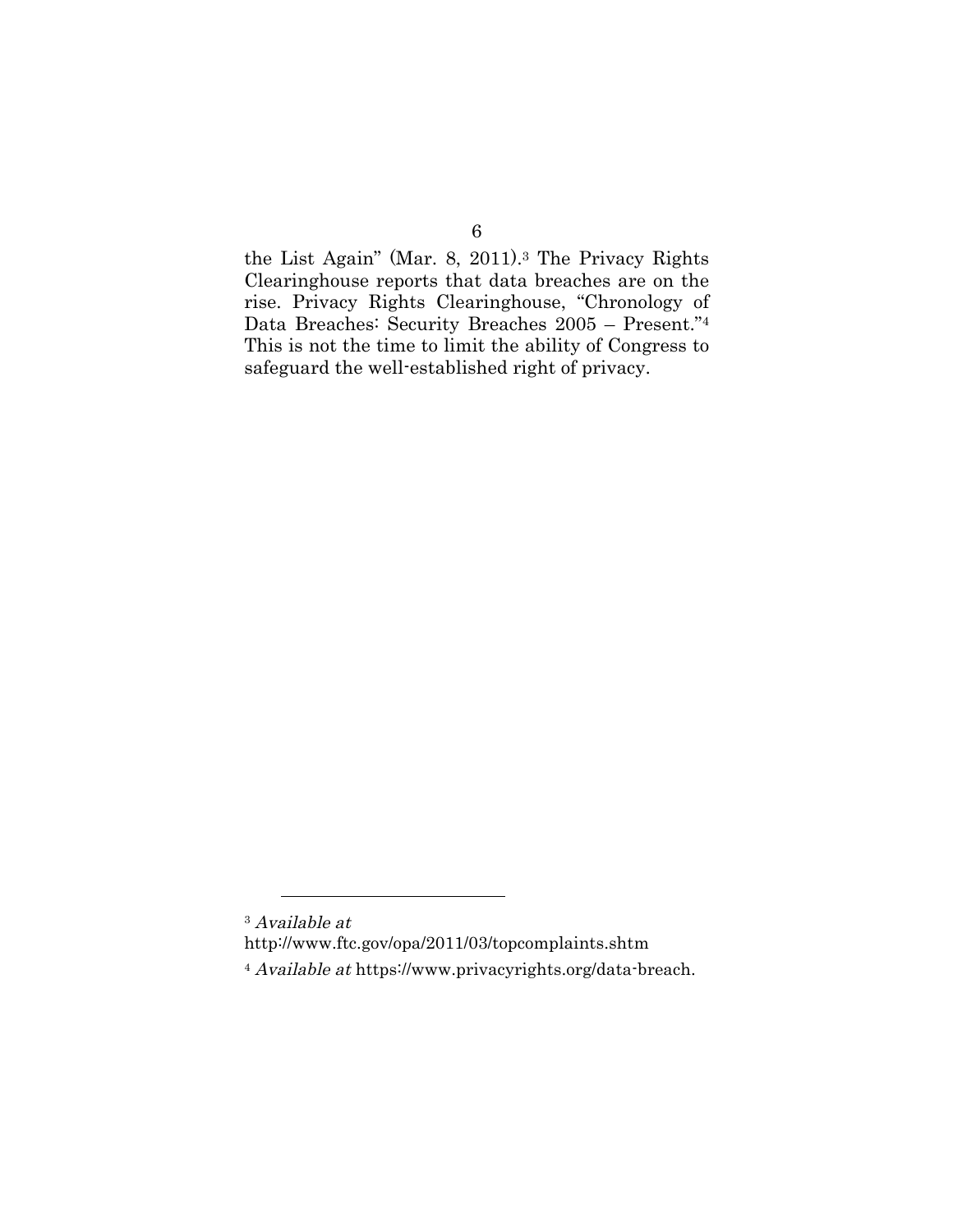#### ARGUMENT

### I. As This Court Has Recognized, Privacy Laws Serve an Important Purpose and Protect Individual Privacy Interests

As this Court made clear in Sorrell v. IMS Health, Inc., protecting the privacy of personal information is an important governmental purpose. 131 S Ct. 2653, 2668 (2011) ("It may be assumed that, for many reasons, physicians have an interest in keeping their prescription decisions confidential."). In *Sorrell*, this Court emphasized that "[t]he capacity of technology to find and publish personal information, including records required by the government, presents serious and unresolved issues with respect to personal privacy and the dignity it seeks to secure. Id. at 2672. The Vermont statute in Sorrell was held unconstitutional in large part because it did not contain strong enough, across the board, privacy protections. Id. As this Court said, "[p]rivacy is a concept too integral to the person and a right too essential to freedom to allow its manipulation to support just those ideas the government prefers." Id.

This Court has highlighted the importance of privacy in other recent cases. In National Aeronautics & Space Administration v. Nelson, 131 S. Ct. 746 (2011), this Court recognized the "constitutional privacy 'interest in avoiding disclosure of personal matters,'" while it upheld NASA's hiring practices. 131 S Ct. 746, 751 (2011) (citing Whalen v. Roe, 429 U.S. 589, 599-600 (1977); Nixon v. Administrator of General Services, 433 U.S. 425, 457 (1977)). In Doe v. Reed, 130 S. Ct. 2811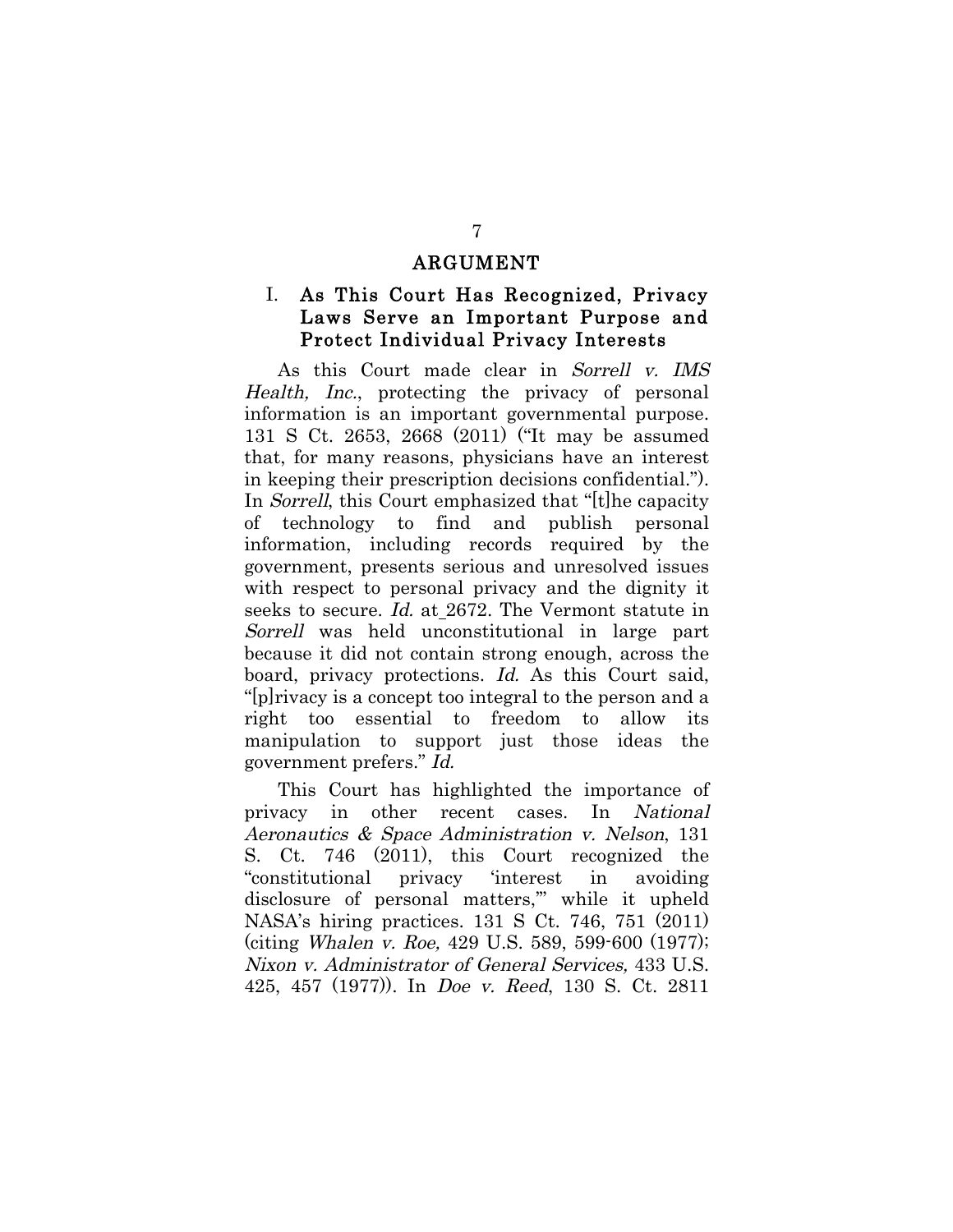(2010), concerning the disclosure of the identity of a petitioner signer, which may involve the release of "all kinds of demographic information, including the signer's race, religion, political affiliation, sexual orientation, ethnic background, and interest-group memberships," *id.* at 2824, Justice Alito wrote that "requiring such disclosures, however, runs headfirst into a half century of our case law, which firmly establishes that individuals have a right to privacy of belief and association.' Id. Justice Thomas further noted "[t]his Court has long recognized the 'vital relationship between' political association 'and privacy in one's associations.'" Id. at 2839 (Thomas, J., dissenting)(citing NAACP v. Alabama ex rel. Patterson, 357 U.S. 449 (1958)). Thus, the protection of privacy is a fundamental concern.

This Court has also recognized that individuals have a legal interest in "avoiding disclosure of personal matters." U.S. Dept. of Justice v. Reporters Comm. For Freedom of Press, 489 U.S. 749, 762 (1989) (citing Whalen v. Roe, 429 U.S. 589, 598-600 (1977) (footnotes omitted)). The interest in avoiding disclosure becomes even more important when that information would not otherwise be freely available, because it was collected through a complex process. Id. at 764. Even where information "is not wholly 'private'," the individual retains an interest in "limiting disclosure or dissemination of the information." Id. at 770. These principles extend as well to statutes that seek to protect the privacy of communications. As this Court has said, "[i]n a democratic society privacy of communication is essential if citizens are to think and act creatively and constructively." Bartnicki v. Vopper, 532 U.S.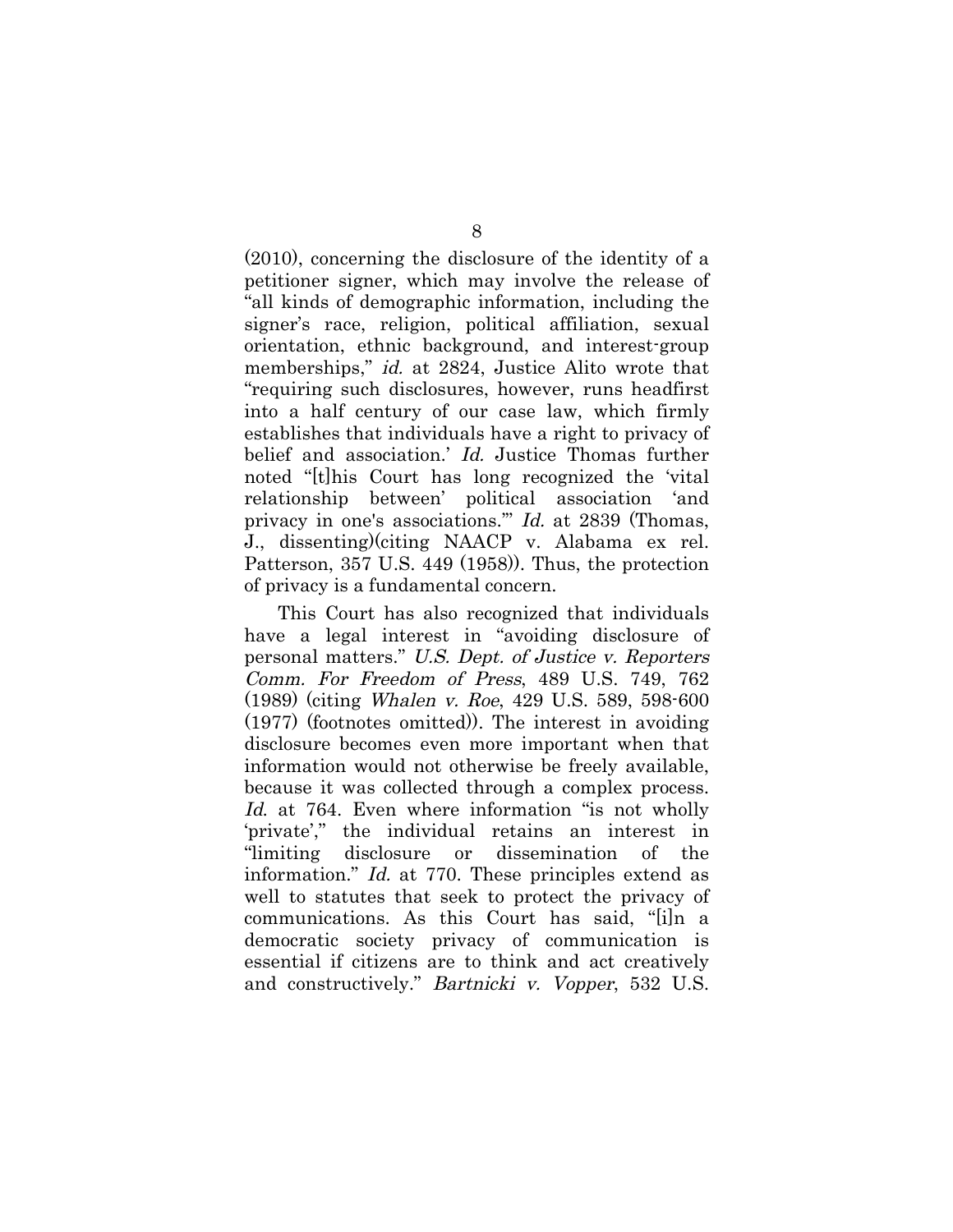514, 533 (2001) (citing President's Commission on Law Enforcement and Administration of Justice, The Challenge of Crime in a Free Society 202 (1967)).

This Court has had many opportunities to review statutes designed to protect privacy interests; it has made clear that Congress plays a critical role in the protection of individual privacy. In Reno v. Condon, this Court upheld the Driver's Privacy Protection Act ("DPPA") as a "proper exercise of Congress' authority to regulate interstate commerce under the Commerce Clause." Reno v. Condon, 528 U.S. 141, 147 (2000). This Court has also recognized Congress' authority to create statutory privacy rights, as well as its ability to dictate recovery available for violations of those rights. See, e.g., Doe v. Chao, 540 U.S. 614 (2004).

In order to safeguard privacy interests, Congress has enacted modern privacy statutes built around the "Fair Information Practices" framework that allocates rights and responsibilities in the collection and use of personal information. Marc Rotenberg, Fair Information Practices and the Architecture of Privacy, 2001 Stan. Tech. L. Rev. 1, ¶45 (2001). The concept of Fair Information Practices was first set out in the influential 1973 report Records, Computers, and the Rights of Citizens. U.S. Dep't of Health, Educ. & Welfare: Report of the Sec'y's Advisory Comm. on Automated Personal Data Sys., Records, Computers, and the Rights of Citizens (1973). The Code of Fair Information Practices describes basic privacy practices, such as:

> There must be no personal-data recordkeeping systems whose very existence is secret.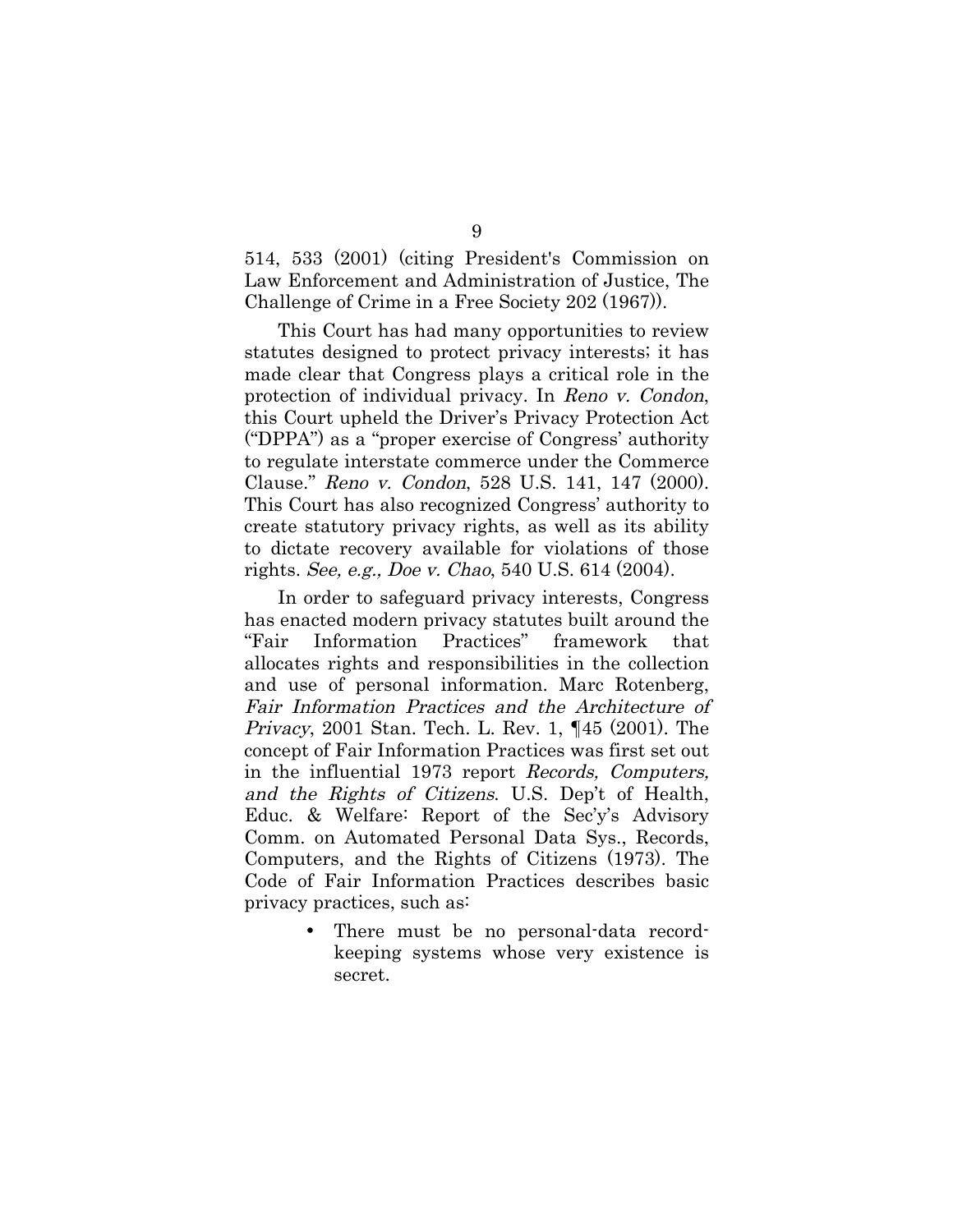- There must be a way for an individual to find out what information about him is in a record and how it is used.
- There must be a way for an individual to prevent information obtained about him for one purpose from being used or made available for other purposes without his consent.
- There must be a way for an individual to correct or amend a record of identifiable information about him.
- Any organization creating, maintaining, using, or disseminating records of identifiable personal data must assure the reliability of the data for their intended use and must take reasonable precautions to prevent misuse of the data.

#### Id. at 41.

This framework formed the basis of the Privacy Act of 1974 and many privacy laws since. R. Turn and W.H. Ware, Privacy and Security Issues in Information Systems, in ETHICAL ISSUES IN THE USE OF COMPUTERS 133, 138 (Deborah G. Johnson & John W. Snapper eds. 1985). With the Privacy Act, Congress recognized that "in order to protect the privacy of individuals identified in information systems maintained by Federal agencies, it is necessary and proper for the Congress to regulate the collection, maintenance, use, and dissemination of information by such agencies." Pub. L. No. 93-579 § 2 (1974).

In the Privacy Act of 1974 Congress set out findings and purposes that help make clear the basis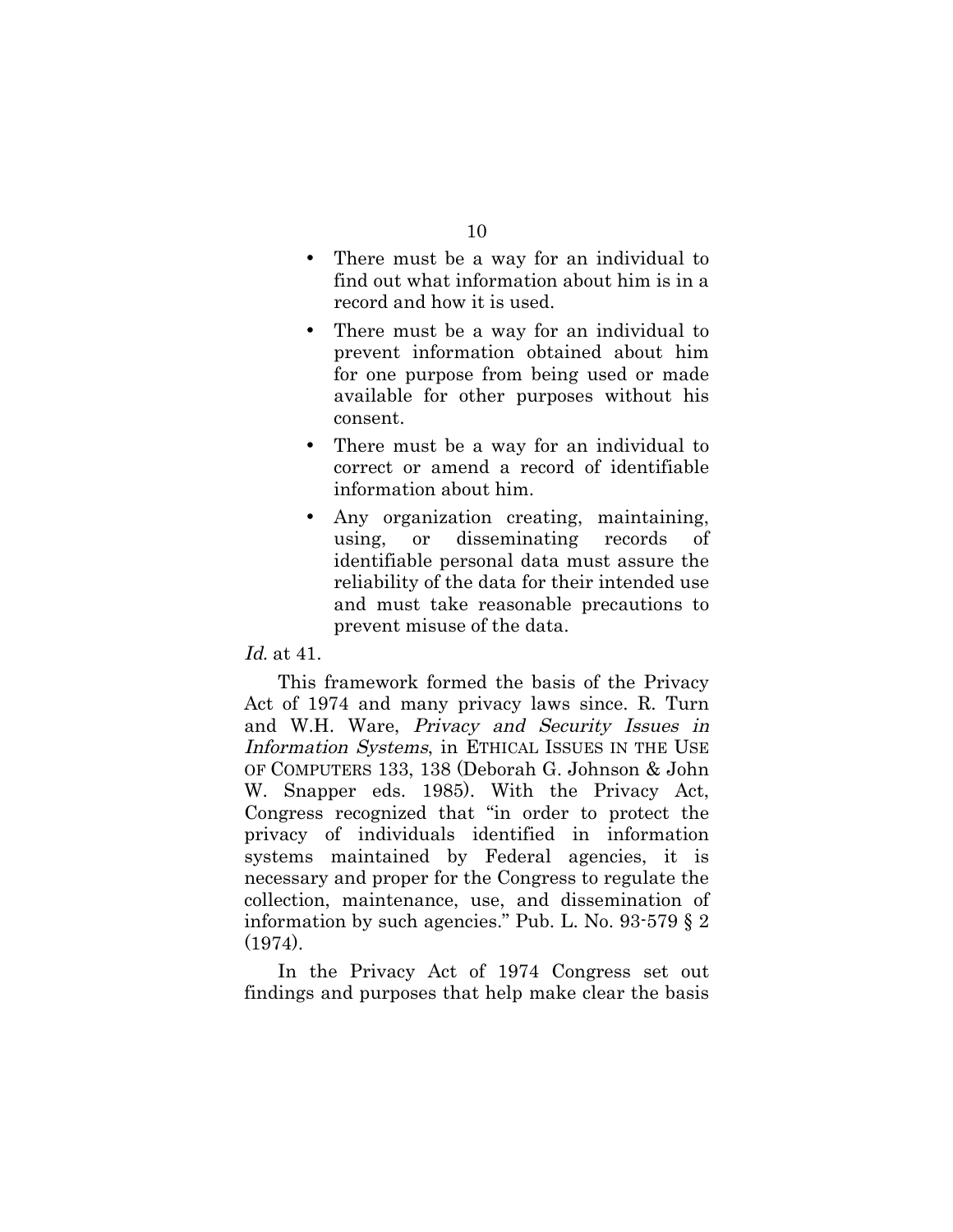of the statutory right of privacy. In the Findings, Congress said:

> (1) the privacy of an individual is directly affected by the collection, maintenance, use, and dissemination of personal information by Federal agencies; (2) the increasing use of computers and sophisticated information technology, while essential to the efficient operations of the Government, has greatly magnified the harm to individual privacy that can occur from any collection, maintenance, use, or dissemination of personal information; (3) the opportunities for an individual to secure employment, insurance, and credit, and his right to due process, and other legal protections are endangered by the misuse of certain information systems; (4) the right to privacy is a personal and fundamental right protected by the Constitution of the United States; and (5) in order to protect the privacy of individuals identified in information systems maintained by Federal agencies, it is necessary and proper for the Congress to regulate the collection, maintenance, use, and dissemination of information by such agencies.

Id. § 2(A). Congress also set out the purposes of the Act, necessary for the protection of individual privacy: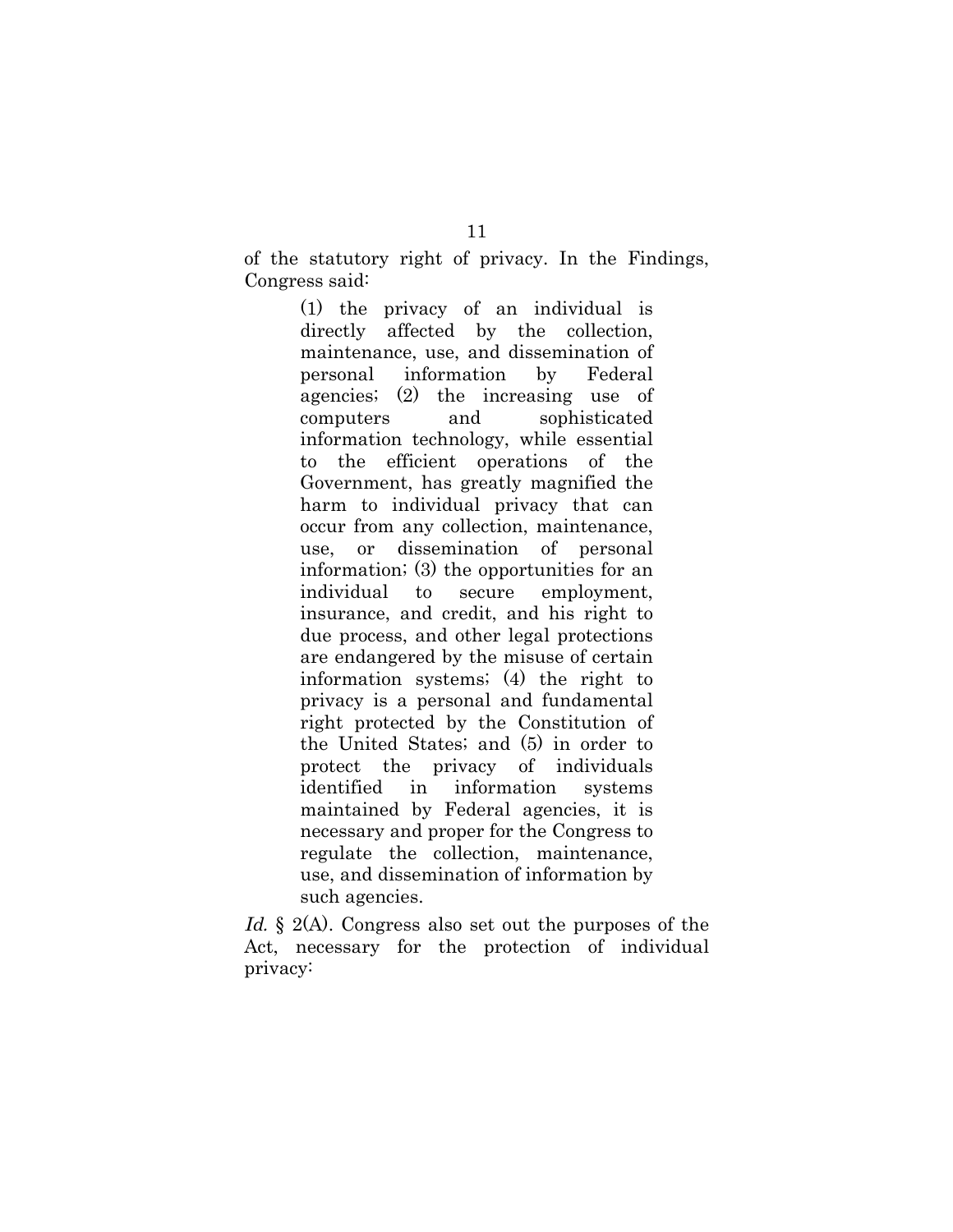The purpose of this Act is to provide certain safeguards for an individual against an invasion of personal privacy by requiring Federal agencies, except as otherwise provided by law, to $-(1)$  permit an individual to determine what records pertaining to him are collected, maintained, used, or disseminated by such agencies; (2) permit an individual to prevent records pertaining to him obtained by such agencies for a particular purpose from being used or made available for another purpose without his consent; (3) permit an individual to gain access to information pertaining to him in Federal agency records, to have a copy made of all or any portion thereof, and to correct or amend such records; (4) collect, maintain, use, or disseminate any record of identifiable personal information in a manner that assures that such action is for a necessary and lawful purpose, that the information is current and accurate for its intended use, and that adequate safeguards are provided to prevent misuse of such information; (5) permit exemptions from the requirements with respect to records provided in this Act only in those cases where there is an important public policy need for such exemption as has been determined by specific statutory authority; and (6) be subject to civil suit for any damages which occur as a result of willful or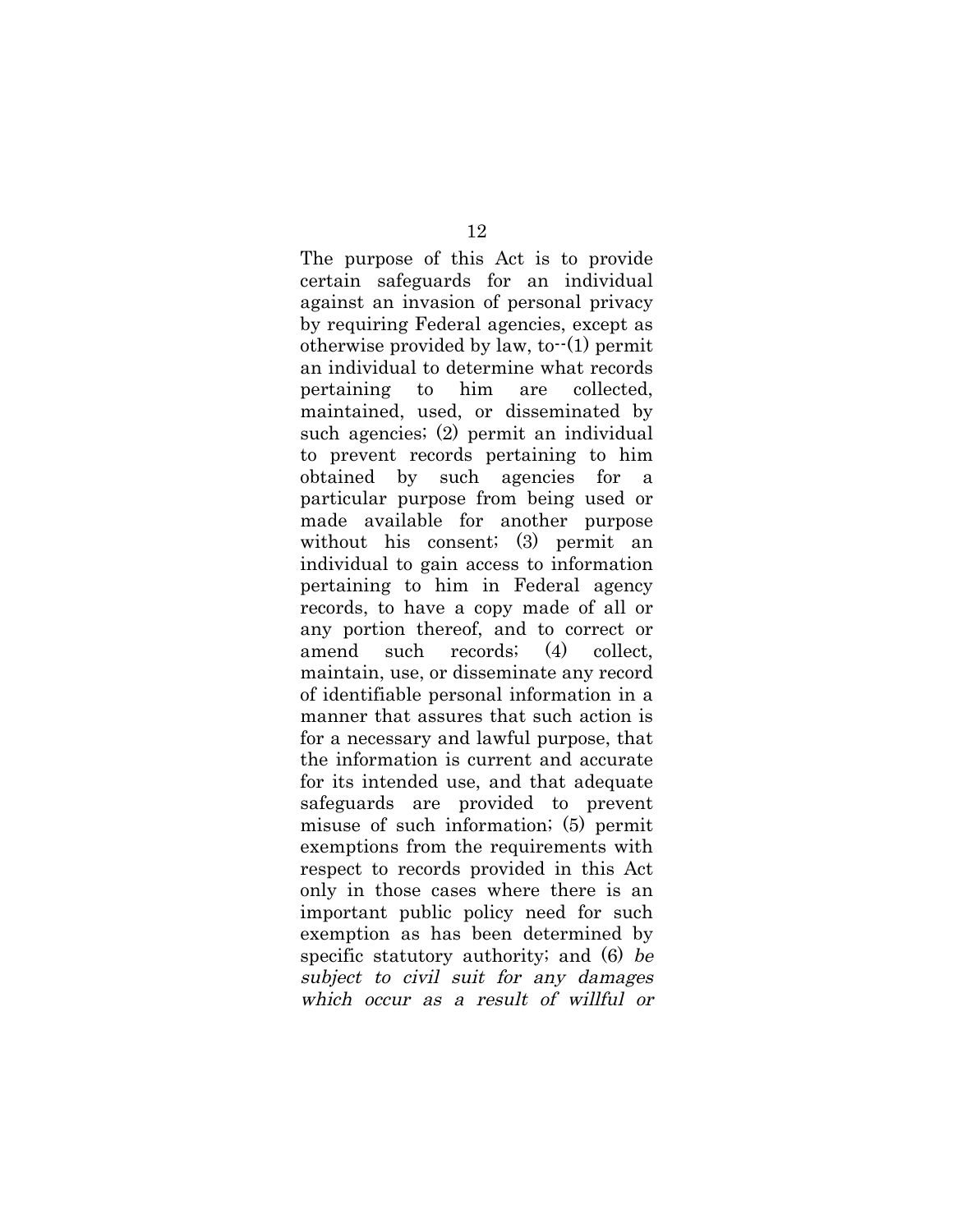#### intentional action which violates any individual's rights under this Act.

#### Id. § 2(B). (Emphasis added).

To further these purposes, the Privacy Act provides a private right of action to any individual who (1) requests an amendment to their record under  $\S$  552a(d)(3) that is denied or improperly reviewed; (2) is refused access to records under  $\S$  552a(d)(1); (3) is subject to an adverse determination as a result of failure to properly maintain a record; or (4) suffers an adverse effect as a result of the governments failure to comply with any provision of § 552a. 5 U.S.C. §  $552a(g)(1)$  (2006). Without such rights, established by statute, there would be no effective means to address the concerns identified by Congress or to pursue the objectives Congress sought to achieve.

Many other statutes reflect purposes similar to those of the Privacy Act, assign responsibilities associated with the collection and use of personal information to those who collect data, and give rights to individuals, the "data subjects," such as the right to inspect and correct information. These statutes typically grant a private right of action for statutory damages when their provisions are violated. The Cable Communications Policy Act of 1984 prevents cable operators from collecting "personally identifiable information concerning any subscriber without the prior written or electronic consent of the subscriber concerned." 47 U.S.C. § 551(b)(1) (2006). The Act provides that "[a]ny person aggrieved by any act of a cable operator in violation of this section may bring a civil action in a United States district court." 47 U.S.C. §551(f)(1) (2006). The Video Privacy Protection Act, which creates liability against "a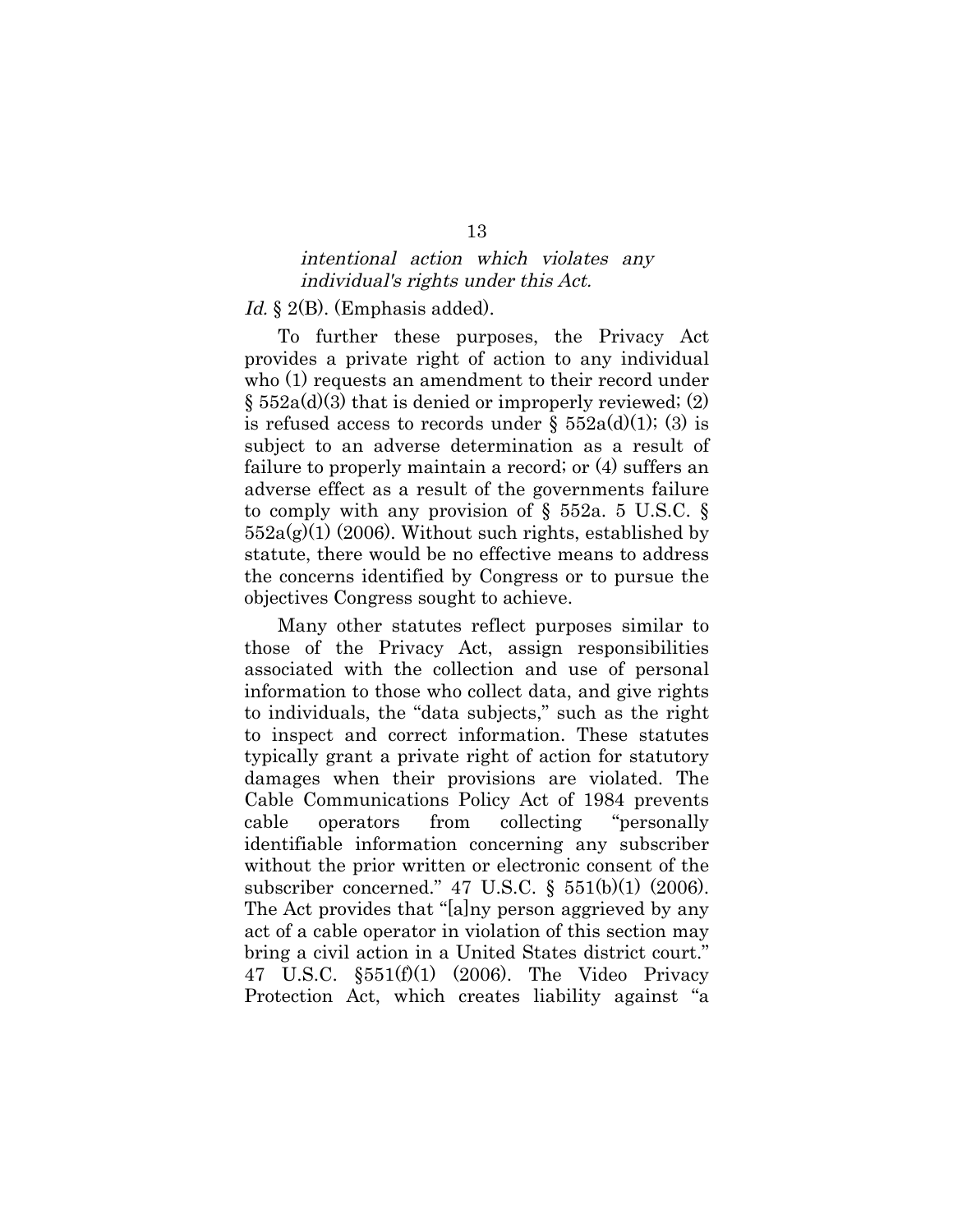video tape service provider who knowingly discloses, to any person, personally identifiable information concerning any consumer of such provider," 18 U.S.C.  $\S$  2710(b)(1) (1988), contains a similar provision. 18 U.S.C.  $\S 2710(c)(1)$ . The 1994 Driver's Privacy Protection Act prevents disclosure of any "personal information . . . about any individual obtained by the department in connection with a motor vehicle record." 18 U.S.C. § 2721(a)(1) (2006). This Act specifies that "[a] person who knowingly obtains, discloses or uses personal information, from a motor vehicle record, for a purpose not permitted under this chapter shall be liable to the individual to whom the information pertains, who may bring a civil action in a United States district court." 18 U.S.C. § 2724 (1994).

Congress enacted these and other privacy laws to protect and promote the privacy interests of individuals. Modern informational privacy, in particular, concerns "an individual's control over the processing--i.e., the acquisition, disclosure, and use- of personal information." Jerry Kang, Information Privacy in Cyberspace Transactions, 50 Stan. L. Rev. 1193, 1203 (1998). Informational privacy laws accordingly provide mechanisms to increase individuals' control over the information that government or private organizations gather and disseminate about them. These enforcement mechanisms are critical to the protection of individual privacy.

Congress continues to enact privacy laws in response to developments in technology and to new business practices. Consumers face a number of complex and difficult trade-offs in the area of online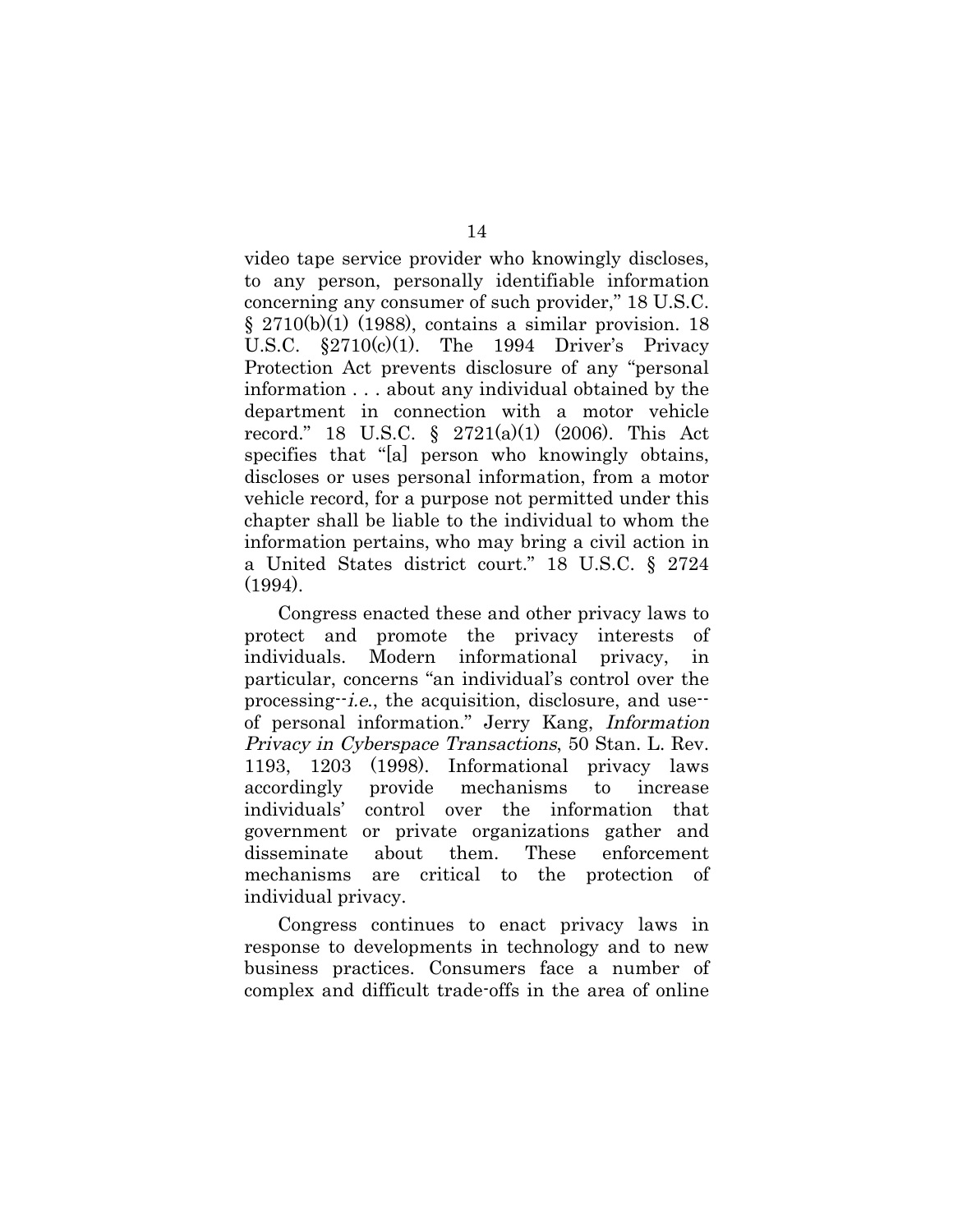data protection that require special attention. Consumer decisions related to the collection and protection of personal data on the Internet are inhibited by information asymmetries and other behavioral barriers. Understanding Consumer Attitudes About Privacy: Hearing Before the Subcomm. on Commerce, Manufacturing, and Trade of the House Comm. on Energy and Commerce (Oct. 13, 2011) (testimony of Prof. Alessandro Acquisti).5 As Professor Acquisti describes, "US consumers are often ill-informed about the collection and usage of their personal information, and the consequences of those usages. This puts them in a position of asymmetric information, and sometimes disadvantage, relative to the data holders that collect and use that information." Id.

As Professor Acquisti suggests, privacy laws also help to restore information symmetry and promote economic efficiency by requiring transparency in data collection practices and imposing liability on the entity in control of the information. Businesses that maintain consumer data are in a better position to safeguard the data. The data collectors are the "least cost avoiders" and can more efficiently protect the data in their possession than could the data subject who has transferred control over their personal information. See generally GUIDO CALABRESI, THE COST OF ACCIDENTS (1970). Thus, privacy laws allocate rights and responsibilities in the collection

<sup>5</sup> Available at

http://republicans.energycommerce.house.gov/Media/file/H earings/CMT/101311/Acquisti.pdf.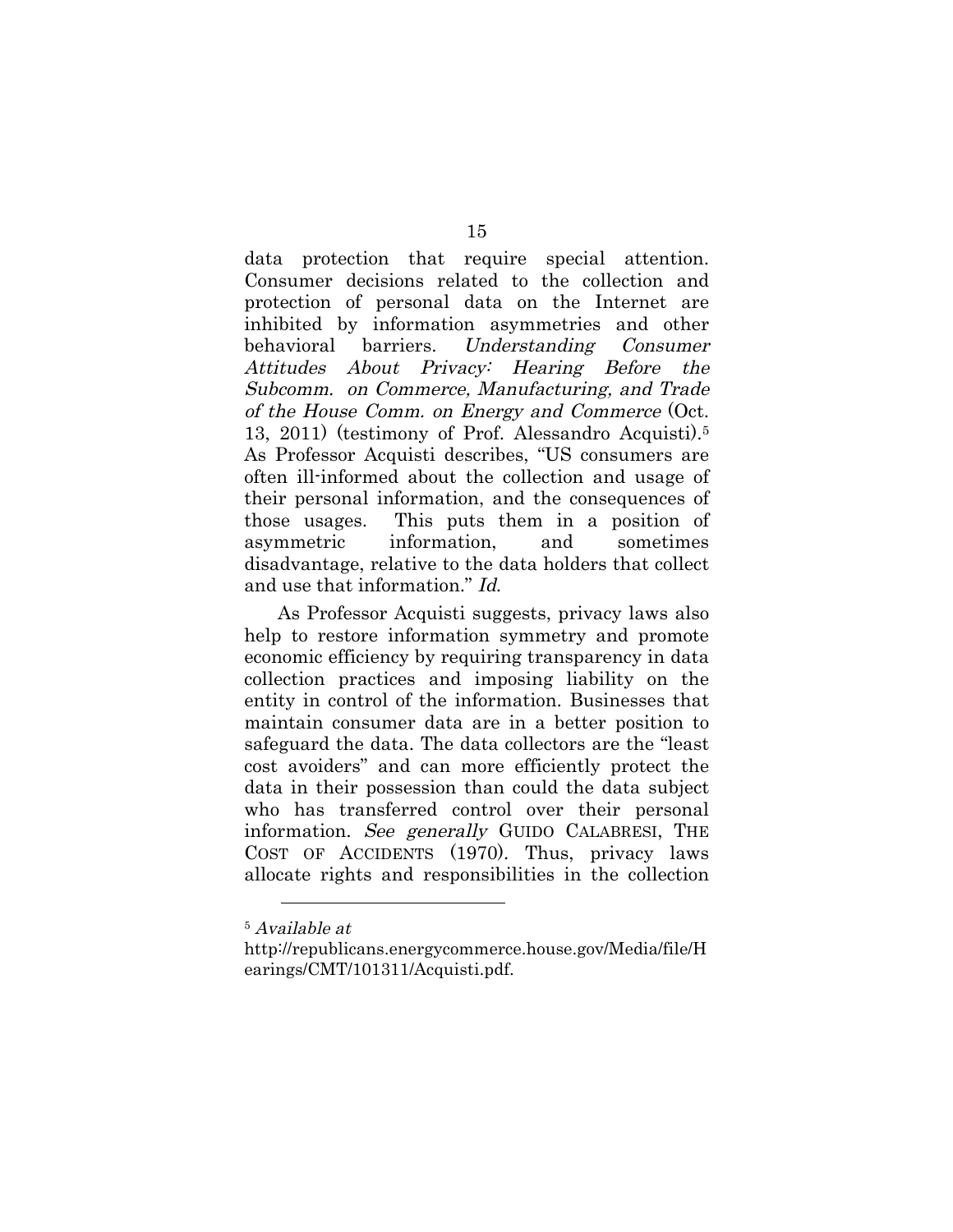and use of personal data both to protect the interests of the individual and to efficiently safeguard personal data.

### II. Privacy Laws Depend Upon Congress' Power to Define Injuries in Fact and to Provide for Statutory Damages.

As this Court has recognized, a party may meet Article III's requirement of an injury-in-fact by showing a violation of a statute, enacted by Congress, that "creates legal rights, the invasion of which creates standing." Lujan v. Defenders of Wildlife, 504 U.S. 555, 578 (1992) (quotation marks omitted). Congress has exercised this power by passing laws regulating the collection, use, and disclosure of personal information in a variety of contexts, thereby providing standing for individuals whose privacy rights are violated. Because privacy harms are often unquantifiable or intangible, Congress provided statutory damages to ensure that privacy violations were adequately deterred and remedied.

### A. The Violation of a Privacy Law Produces an Immediate Injury in Fact Sufficient to Confer Standing Under Article III.

Article III, § 2 of the United States Constitution limits the judicial power to "Cases" and "Controversies." Part of the "irreducible constitutional minimum of standing" required by Article III is an "injury-in-fact—an invasion of a legally protected interest" that is both "concrete and particularized" and "actual or imminent." Lujan v. Defenders of Wildlife, 504 U.S. at 560-61. This Court has recognized the important role that Congress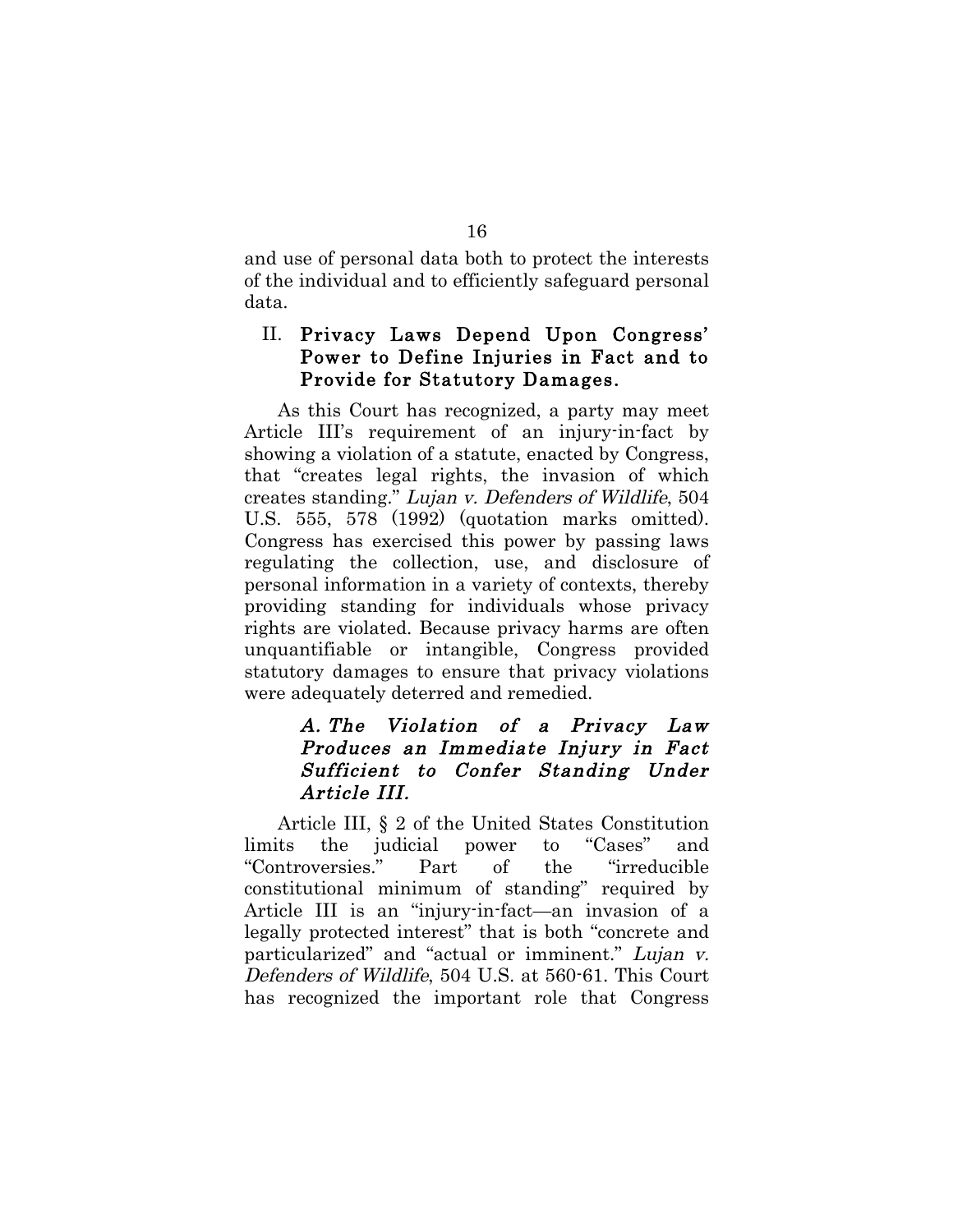plays in protecting the legal rights of individuals, stating that an injury in fact "may exist solely by virtue of 'statutes creating legal rights, the invasion of which creates standing.'" Warth v. Seldin, 422 U.S. 490, 500 (1975) (citation omitted). Congress' power to affect standing allows it to "define injuries and articulate chains of causation that will give rise to a case or controversy where none existed before." Massachusetts v. EPA, 549 U.S. 497, 516 (2007) (quoting Lujan, 504 U.S., at 580) (Kennedy, J., concurring) (emphasis added). In creating new rights, however, "Congress must at the very least identify the injury it seeks to vindicate and relate the injury to the class of persons entitled to bring suit." Id.

In enacting privacy laws, Congress has complied with the above requirements. Privacy laws define a range of injuries relating to the improper collection, handling, and disclosure of personal information, and relate these injuries to specific classes of persons entitled to bring suit. For example, in the Wiretap Act, 18 U.S.C.  $\S 2511$  *et seq.* (2006), the injury occurs with the "interception" of a "wire, oral, or electronic communication." Id.  $\S 2511(1)(a)-(e)$ . The harm is the unlawful intrusion itself, irrespective of any subsequent or consequential damages. Congress passed the Wiretap Act to remedy "extensive wiretapping carried on without legal sanctions, and without the consent of any of the parties to the conversation." Pub. L. 90-351, § 801 (1968). Finally, the class of persons entitled to sue consists only of those who have suffered the injury: "any person whose wire, oral, or electronic communication is intercepted, disclosed, or intentionally used" in violation of the Act. 18 U.S.C.  $\S$  2520(a) (2006). Thus,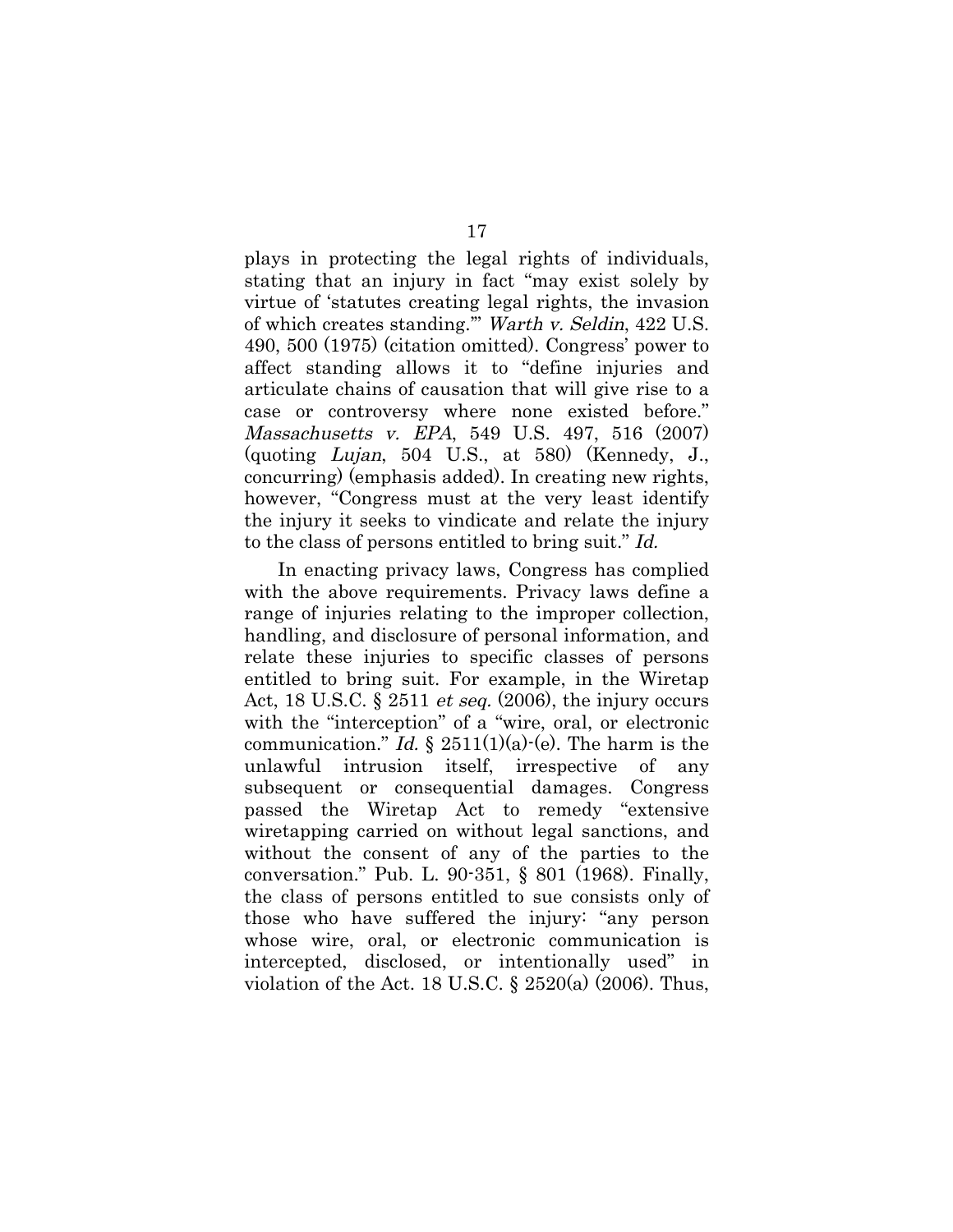the Wiretap Act is not like the Endangered Species Act at issue in *Lujan*, which gave "any person" the right to enjoin the United States for any "violation of any provision" of the Act—in effect allowing anyone to sue to enforce the public's "nonconcrete interest in the proper administration of the laws." 504 U.S. at 516-17.

Likewise, after the public disclosure of Supreme Court nominee Robert Bork's video rental records, see S. Rep. No. 100–599, at 4-5 (1988), Congress passed the Video Privacy Protection Act, 18 U.S.C. § 2710 (2006). Congress defined the injury to privacy as the "knowing[] disclos[ure], to any person, [of] personally identifiable information concerning any consumer of [a video tape service] provider . . . ." 18 U.S.C. § 2710(b) (2006). Congress specified that "any person aggrieved by an act of a [video tape service provider] in violation of this section may bring a civil action" in court. Id. at  $\S$  2710(c). Thus, the class of individuals entitled to sue is equal to the class of individuals suffering the statutory violation.

Congress has passed many other statutes protecting specific classes of individuals against privacy injuries.6 Under these laws, plaintiffs

<sup>6</sup> See Telephone Consumer Protection Act, 47 U.S.C. § 227 (2006); Cable Communications Privacy Act, 47 U.S.C. § 551 (2006); Fair Credit Reporting Act, 15 U.S.C. § 1681n (2006); Truth in Lending Act, 15 U.S.C. § 1640 (2006); Fair and Accurate Credit Transactions Act 15 U.S.C. § 1681n (2006); Stored Communications Act, 18 U.S.C. § 2707(c) (2006); Foreign Intelligence Surveillance Act, 50 U.S.C. § 1828 (2006); Privacy Protection Act, 42 U.S.C. §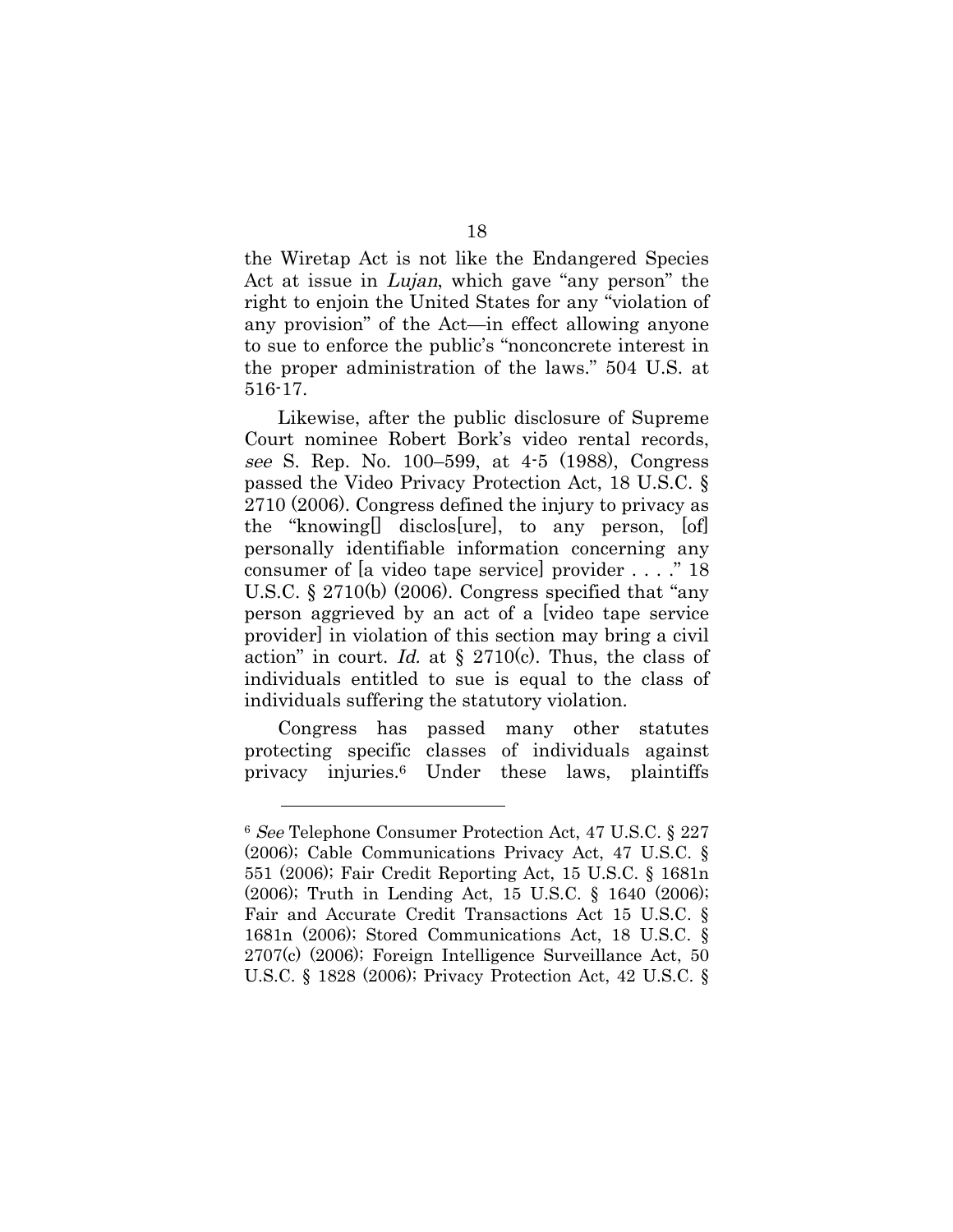bringing suit assert their own rights against the unlawful intrusion, the misuse of their data, the inadequate security practices, and so forth, and not the rights of others. Thus, privacy plaintiffs possess a sufficiently "personal stake in the outcome of the controversy as to assure that concrete adverseness which sharpens the presentation of issues upon which the court so largely depends for illumination." Massachusetts v. EPA, 549 U.S. at 517.

Because Congress can define injuries by statute, "the invasion of which creates standing," Warth, 422 U.S., at 500, it follows that the injury relevant to the standing inquiry is the statutory violation itself, not the harmful consequences that may ultimately result. In the words of a current Justice of this Court, legal injury is "by definition no more than the violation of a legal right; and legal rights can be created by the legislature . . . ." Antonin Scalia, The Doctrine of Standing As an Essential Element of the Separation of Powers, 17 Suffolk U. L. Rev. 881, 885 (1983) (emphasis added). This Court has recognized the distinction between injury-in-fact and resulting harm, holding that that plaintiffs suffering an injuryin-fact need not wait until the harmful consequences of that injury have materialized before enforcing their rights.7 It is only logical that injury in fact be

<sup>2000</sup>aa (2006); Right to Financial Privacy Act, 12 U.S.C. § 3417 (2006).

<sup>7</sup> See Havens Realty Corp. v. Coleman, 455 U.S. 363 (1982) (holding that African-American testers had standing to enforce the Fair Housing Act even though the challenged violation could not have harmed them because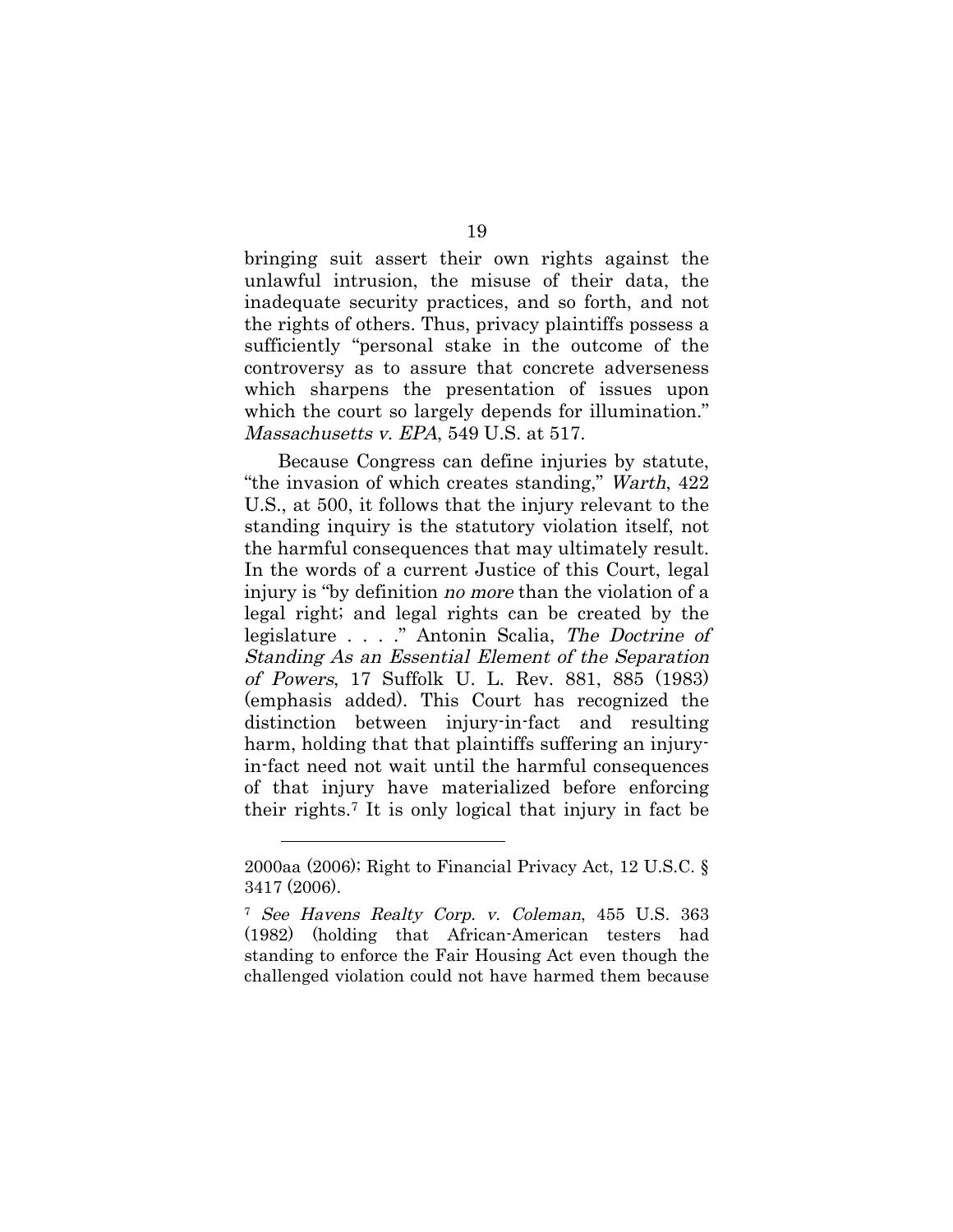distinct from resulting harm. Requiring a plaintiff to produce a detailed audit of his damages merely to pass through the courthouse door would overturn the notice-pleading model of the civil justice system.

Indeed, the distinction between injury-in-fact and resulting harm is especially important in the context of privacy laws, because individuals rarely experience the harmful consequences concurrently with the statutory violation. For example, the Driver's Privacy Protection Act ("DPPA") prohibits any person from unlawfully obtaining or disclosing personal information from a motor vehicle record. 18 U.S.C. § 2722(a). Congress passed DPPA to prevent harms similar to those that affected Rebecca Schaeffer, a young actor who was stalked and murdered after her killer obtained her home address from the California Department of Motor Vehicles. 139 Cong. Rec. S15762 (Nov. 16, 1993) (statement of Sen. Boxer). The congressional record is filled with the stories of other victims who have been murdered, stalked, threatened, or robbed as a result of the disclosure of

they never intended to rent from the discriminatory realtor); Heckler v. Matthews, 465 U.S. 728 (1984) (male plaintiff had standing to challenge a gender-based social security classification despite the fact that invalidating the classification would not affect the amount of benefits he received); Adarand Constructors, Inc. v. Pena, 515 U.S. 200 (1995) (holding that nonminority contractors had standing to challenge a government program that that gave preference to minority contractors without the need to show that they would have received the contracts in the absence of discrimination).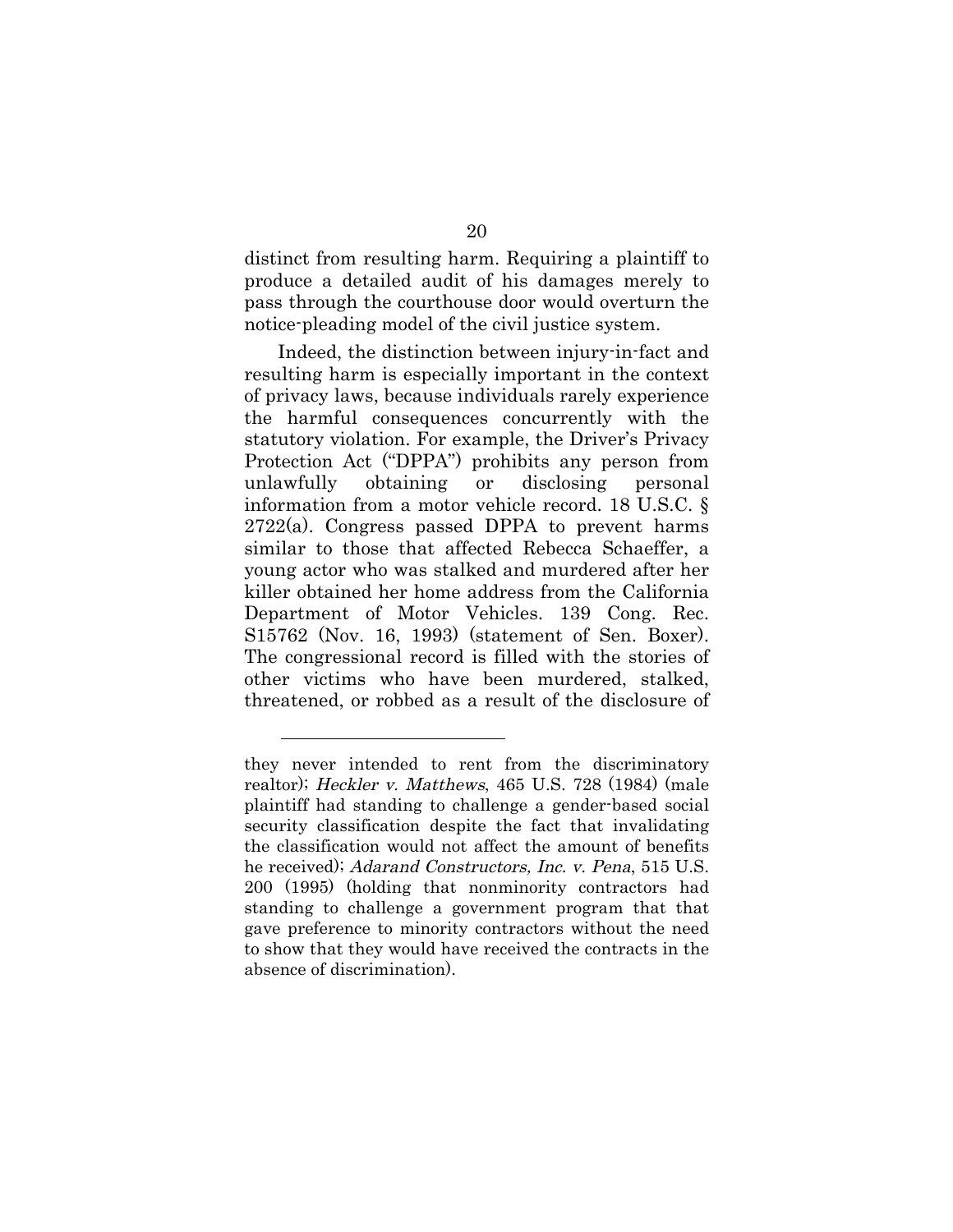their personal information. See id. at S15765 (statement of Sen. Robb). In these cases, the injury in fact occurs at the moment an individual's driving records are disclosed in violation of the statute. The resulting harm, however, may not occur until days, weeks, or even months later, when the victim is robbed, raped, or murdered. It is clear that robbery, rape, and murder constitute injuries sufficient to give a plaintiff standing under Article III; it is equally clear that by the time these harms materialize it is simply too late.

The recognition that the relevant injury occurs when the statute is violated, and not when the harm ultimately results, has led many courts to find standing for statutory violations of the DPPA. See Graczyk v. West Pub. Co., 2011 WL 4469953, at \*2 (7th Cir. Sept. 28, 2011) (holding that plaintiffs have standing to sue when their information was disclosed in violation of DPPA); Parus v. Cator, No. 05–C– 0063–C, 2005 WL 2240955, at \*5 (W.D. Wis. Sept. 14, 2005) ("It is true that plaintiff has not alleged that he suffered injury as a *result* of defendant Kreitlow's obtaining his personal information. However, under the statute, improperly obtaining plaintiff's information was an injury.") (emphasis in original); Roberts v. Source for Public Data, 2008 WL 5234675, at \*5 (W.D. Mo. Dec. 12, 2008) ("The Complaint's allegations that the Defendants unlawfully obtained Plaintiffs' highly restricted personal information, in violation of their privacy rights under the DPPA, suffice to establish injury-in-fact."); *Johnson v. West* Pub. Corp., 2011 WL 3422756, at \*19 (W.D. Mo. Aug. 3, 2011) ("In fashioning the DPPA, Congress created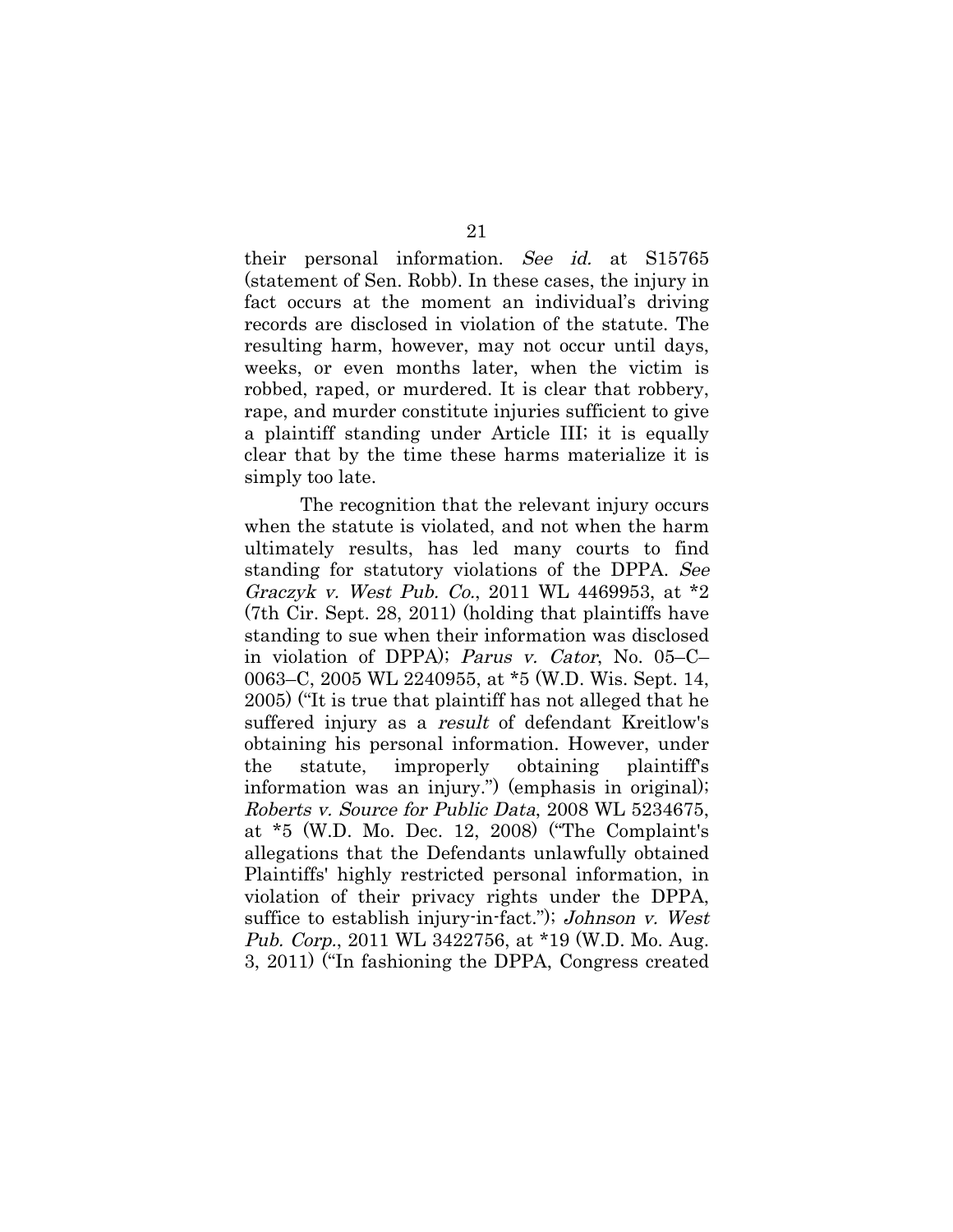a right to privacy, the invasion of which creates an injury sufficient to create standing.").

The Federal Trade Commission's enforcement action against LexisNexis provides another crucial example of the distinction between injury in fact and resulting harm. In the Matter of Reed Elsevier Inc. and Seisint Inc., FTC File No. 052-3094 (Mar. 27, 2008).8 The FTC brought a complaint against LexisNexis after the company violated the FTC Act by collecting personal information, including social security numbers, from public and nonpublic sources, then failing to "provide reasonable and appropriate security" for this information. Id. at 3. Criminals exploited these inadequate security measures by accessing the database and gaining sensitive information about over 300,000 customers. In some cases, the criminals used the sensitive information to open credit accounts in the names of consumers whose information was disclosed and then made purchases using these accounts. Id. In other cases, criminals used the sensitive information to activate new credit cards that they had stolen from consumers. As above, the injury in fact occurred immediately, when LexisNexis allowed personal information to be disclosed, and not later, when the consumers learned that they had suffered financial harm from the unauthorized purchases.<sup>9</sup>

<sup>8</sup>http://www.ftc.gov/os/caselist/0523094/080327complaint.p df

<sup>9</sup> A similar problem arose in the FTC's investigation of Choicepoint, a data broker that disclosed personal information of 163,000 American consumers to a criminal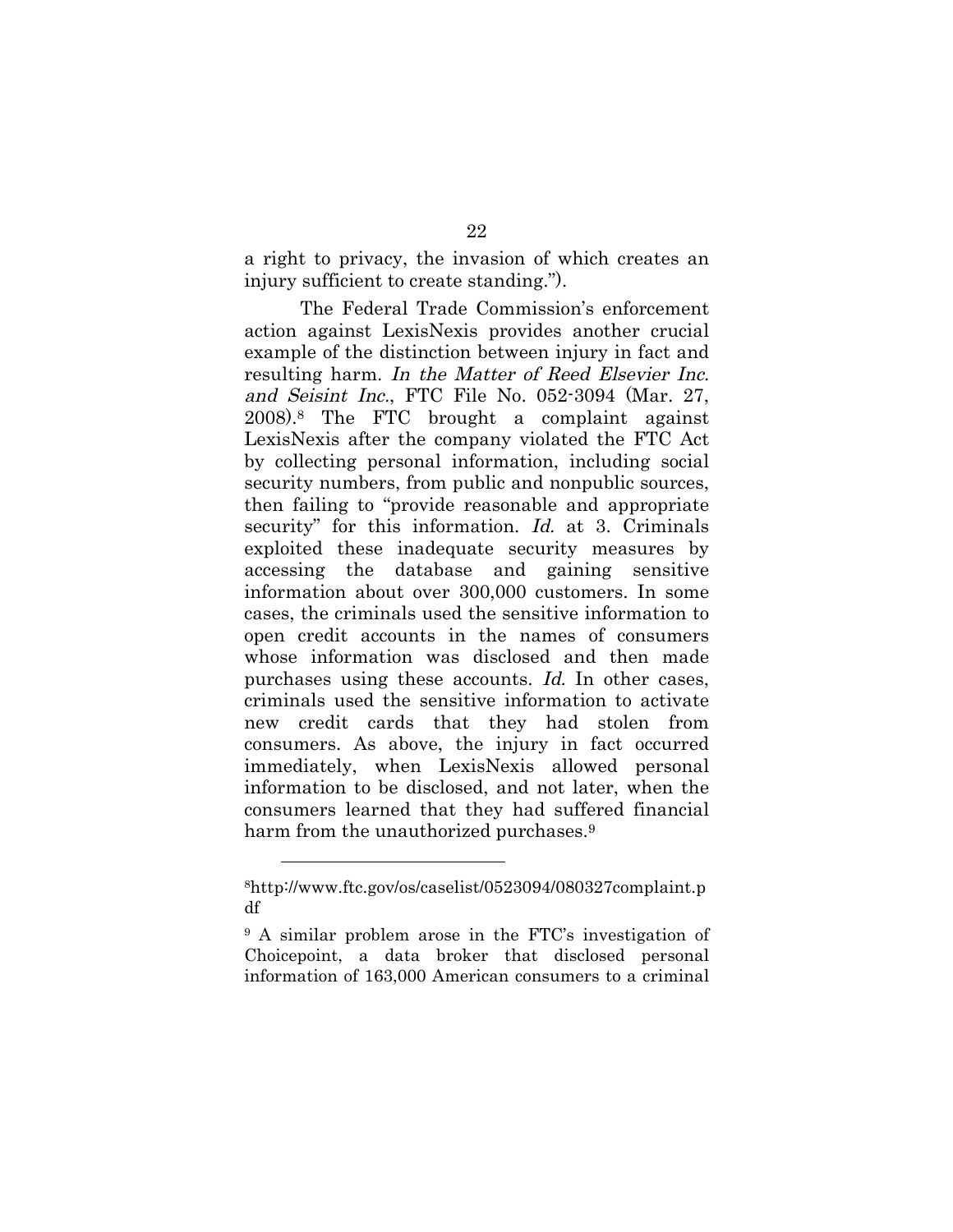Because standing depends on the existence of an injury in fact, and not the eventual occurrence of harmful consequences, the only circuits to have analyzed the question of standing in identity-theft cases have recognized that the injury occurs at the time of the breach. In Pisciotta v. Old Nat. Bancorp, the Seventh Circuit held that a class of consumers had standing to sue a bank whose poor security procedures resulted in the disclosure of their personal information. 499 F.3d 629 (7th Cir. 2007). Once the plaintiffs in Piscotta established that a breach occurred, "the fact that the plaintiffs anticipate[d] that some greater potential harm might follow the defendant's act d[id] not affect the standing inquiry." Id. at 634. In Krottner v. Starbucks Corp., several employees sued Starbucks, claiming that the company's negligence caused the theft of a laptop containing social security numbers of approximately 97,000 Starbucks employees. 628 F.3d 1139 (9th Cir. 2010). The court held that plaintiffs had standing, even though some of them had suffered no "anxiety and stress," did not have to spend money for credit monitoring services, and had not suffered identity theft or fraudulent purchases. *Id.* at 1142-43. See also Ruiz v. Gap, Inc., 380 Fed. App'x. 689 (9th Cir. 2010) (holding that a plaintiff had standing to sue over the alleged negligent disclosure of his social

ring engaged in identity theft. The FTC's action against the company was predicated on the improper disclosure, not on the harm that resulted. See ChoicePoint Inc., FTC File No. 052-3069 (Jan. 26, 2006), http:// www.ftc.gov/os/caselist/choicepoint/choicepoint.htm.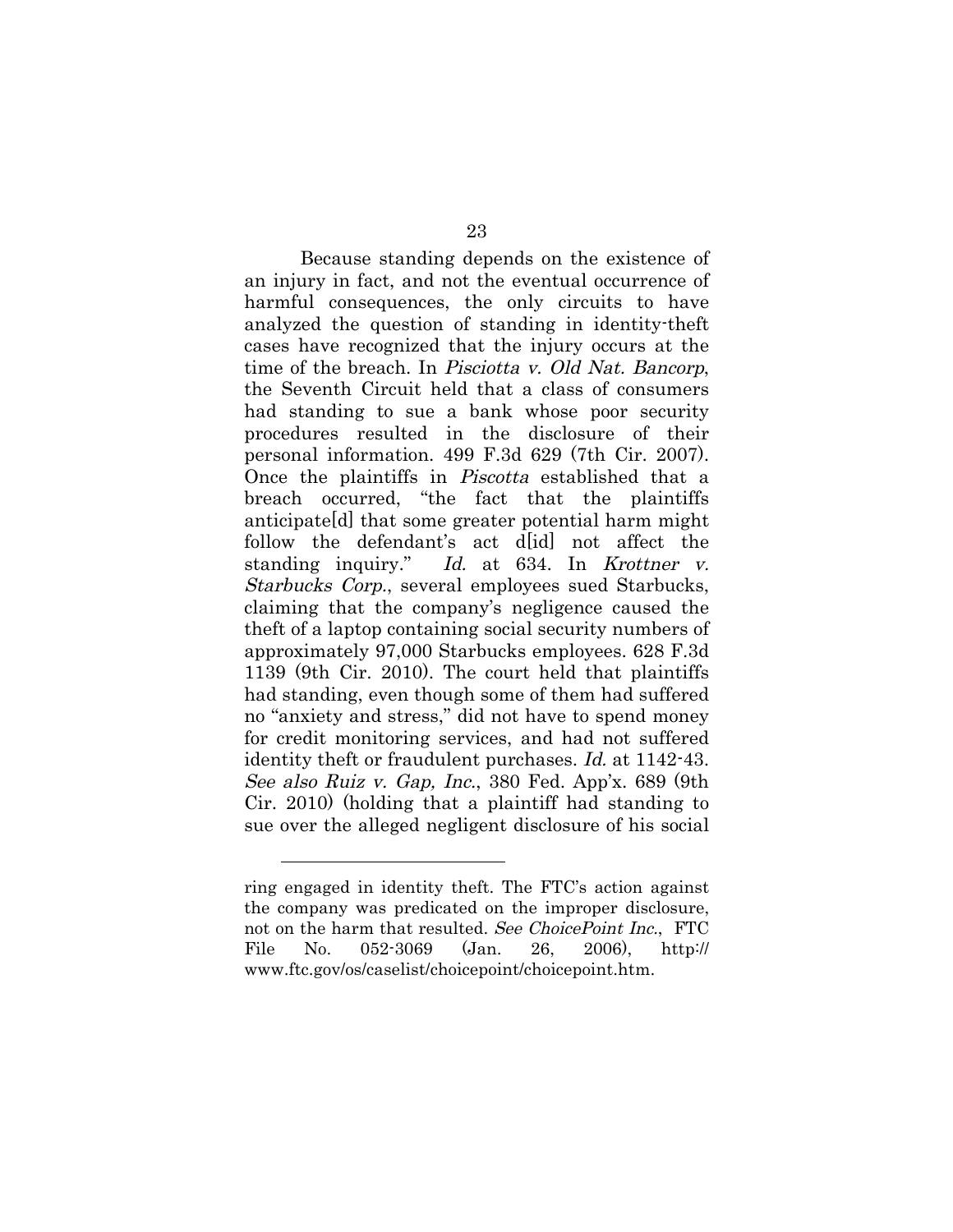security number, even though he had "failed to establish a genuine issue of material fact on whether he suffered damages" resulting from the injury).

#### B. Statutory Damages Are Critical to the Structure of Modern Privacy Law

In ensuring that privacy laws would be effective, Congress relied on more than its ability to create standing. Indeed, without statutory damage provisions, privacy laws would create rights with no remedies. Statutory damage provisions ensure that individuals can seek compensation for and deter privacy violations. Privacy violations have long been redressable at common law, see Restatement (Second) of Torts §652A(1) (1977) ("One who invades the right of privacy of another is subject to liability for the resulting harm to the interests of the other."); see, e.g., Pavesich v. New England Life Ins. Co., 122 Ga. 190 (1905). However, Congress recognized that common-law tort and contract remedies do not adequately protect individual privacy. Harms suffered as a result of privacy violations are often difficult to quantify. Personal information is now routinely collected and stored in vast databases beyond individual control. Those individuals' interests are directly impacted by the use and disclosure of their information. Adopting the general framework of Fair Information Practices, Congress created statutory damage provisions to ensure adequate enforcement of privacy interests.

The nature of privacy dictates that privacy injuries are broader and more important than simple pecuniary loss. As Professor, and later Solicitor General, Charles Fried wrote, "privacy is not just one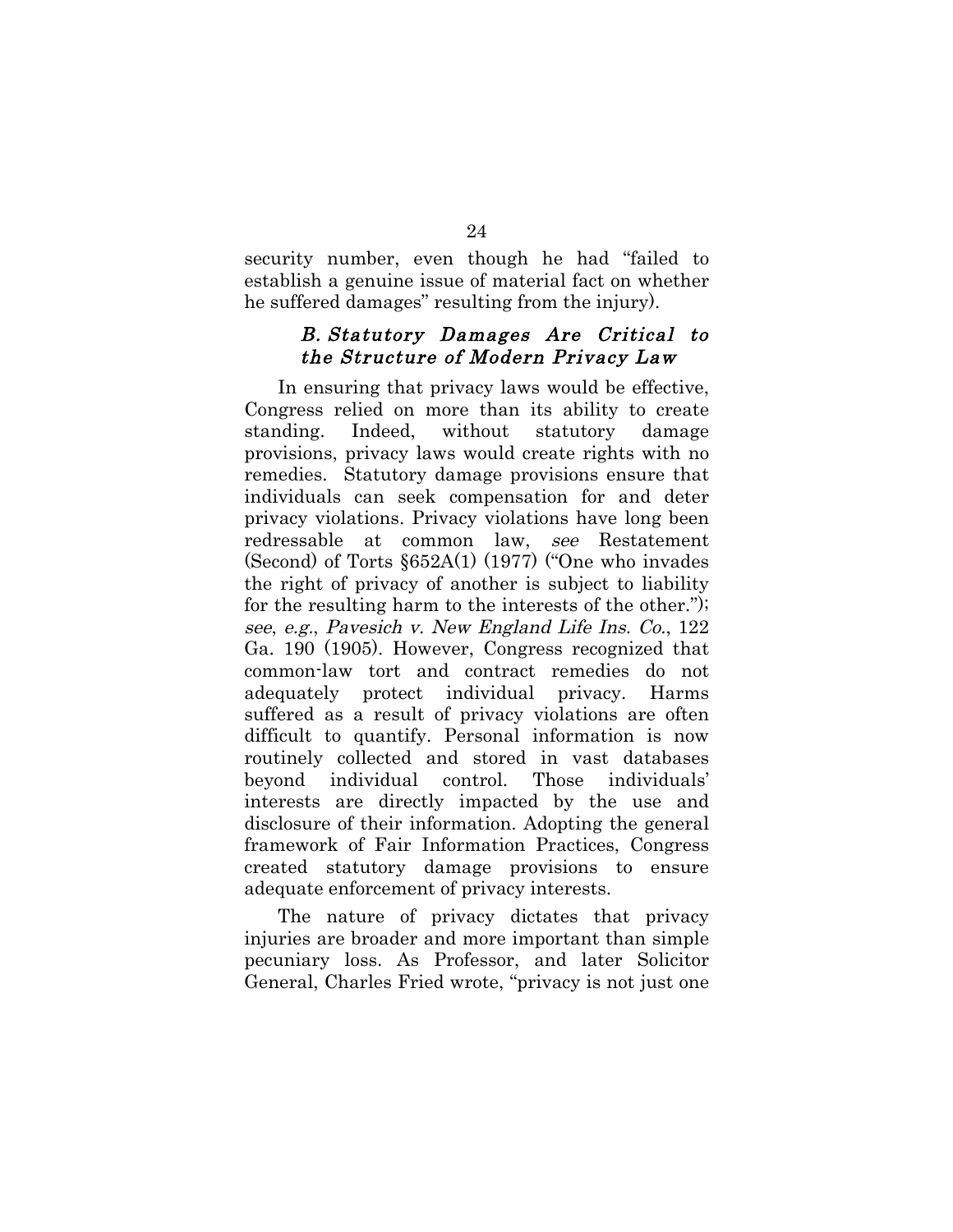possible means among others to insure some other value, [it is] necessarily related to ends and relations of the most fundamental sort: respect, love, friendship and trust." Charles Fried, Privacy, 77 Yale L.J. 475-93 (1968), reprinted in PHILOSOPHICAL DIMENSIONS OF PRIVACY: AN ANTHOLOGY 203, 205 (ed. Ferdinand D. Schoeman 1984). He concludes:

> The concept of privacy requires, as we have seen, a sense of control and a justified acknowledged power to control aspects of one's environment . . . we at once put the right to control as far beyond question as we can and at the same time show how seriously we take this right.

Id. at 219. Privacy laws seek to restore this control and the civil remedies provided are the means by which the "justified acknowledged power," in Professor Fried's phrase, is realized.

Privacy laws in the United States protect individuals from a wide range of harms, including intrusions upon their physical, informational, decisional, proprietary, and associational interests. ANITA L. ALLEN, PRIVACY LAW AND SOCIETY 4 (2007). These intrusions might be intentional or mistaken; they might be caused by government or private organizations. Freedom from such intrusions serves to foster a free and open society, promote human dignity and individuality, and limit threats to individual autonomy. Id. at 7 (summarizing values as described in privacy literature).

Privacy laws also guard against an increased risk of identity theft, financial loss, erroneous credit information, and even bodily harm. As with mental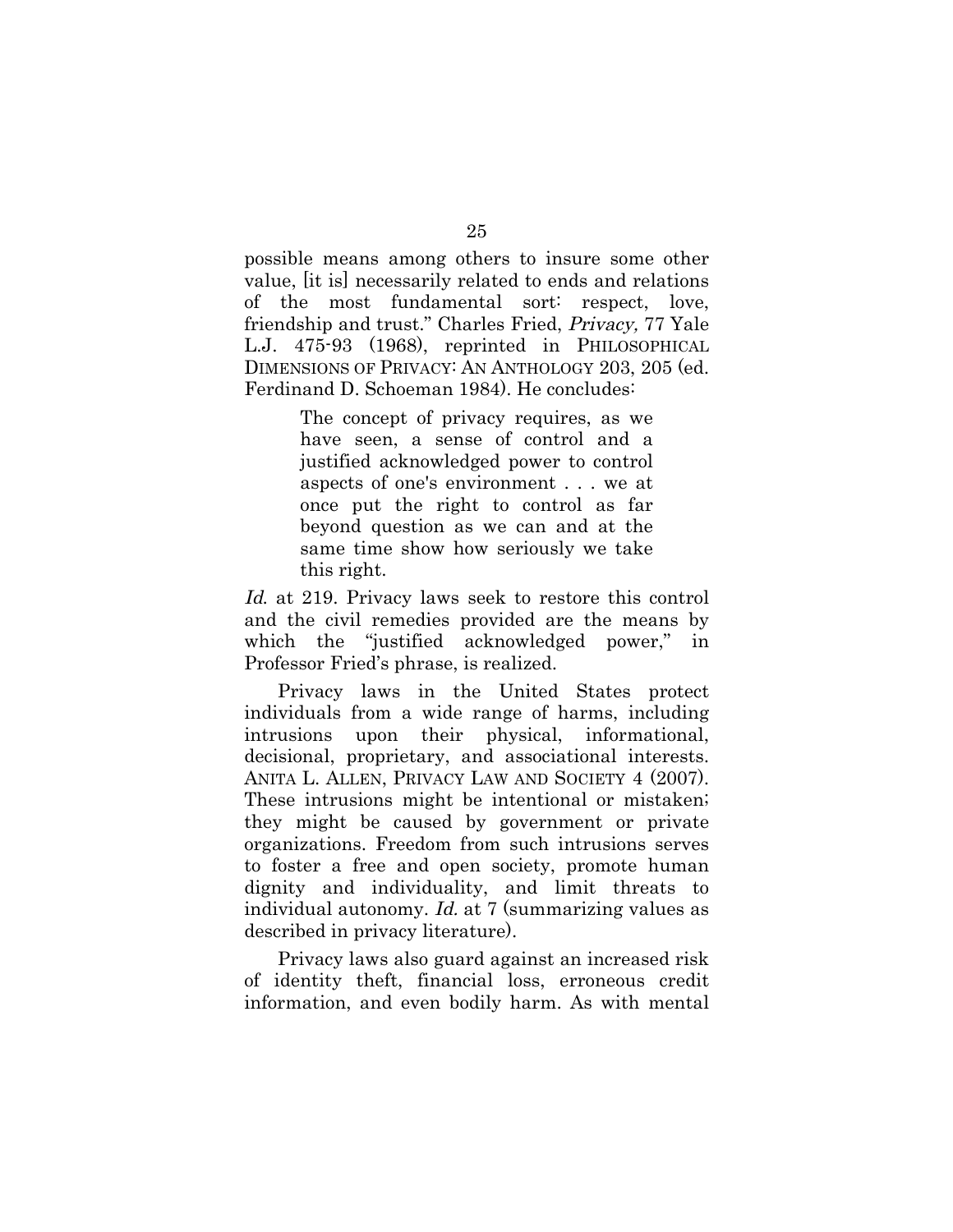and emotional distress or loss of reputation and trust, the harm that this increased risk represents is difficult to quantify. Even though an increased risk of future harm may confer standing, such a risk is typically insufficient to allow for recovery under common-law claims. See, e.g., Pisciotta v. Old Nat. Bancorp, 499 F.3d 629 (7th Cir. 2007) ("Without more than allegations of increased risk of future identity theft, the plaintiffs have not suffered a harm that the law is prepared to remedy."); Ruiz v. Gap, Inc., 380 Fed. App'x. 689 (9th Cir. 2010) (denying recovery under breach of contract and invasion of privacy theories based on increased risk of identity theft); Stollenwerk v. Tri-West Health Care Alliance, 254 Fed. Appx. 664, 667 (9th Cir. 2007) (denying a claim for credit monitoring damages because plaintiffs did not show that their information was misused in any way, or that credit monitoring was necessary, "given that Plaintiffs could place fraud alerts with the major credit agencies and receive copies of their credit reports free of charge."). Perhaps the court in In re JetBlue Airways Corp. Privacy Litigation provides the bluntest illustration of the inadequacy of common-law remedies, denying a breach of contract claim because "[t]here is . . . no support for the proposition that an individual passenger's personal information has or had any compensable value in the economy at large." 379 F. Supp. 2d 299, 328 (E.D.N.Y. 2005). Thus, even when individuals are able to establish standing for privacy injuries, the increased risk of harm that individuals suffer will go unremedied without statutory damages.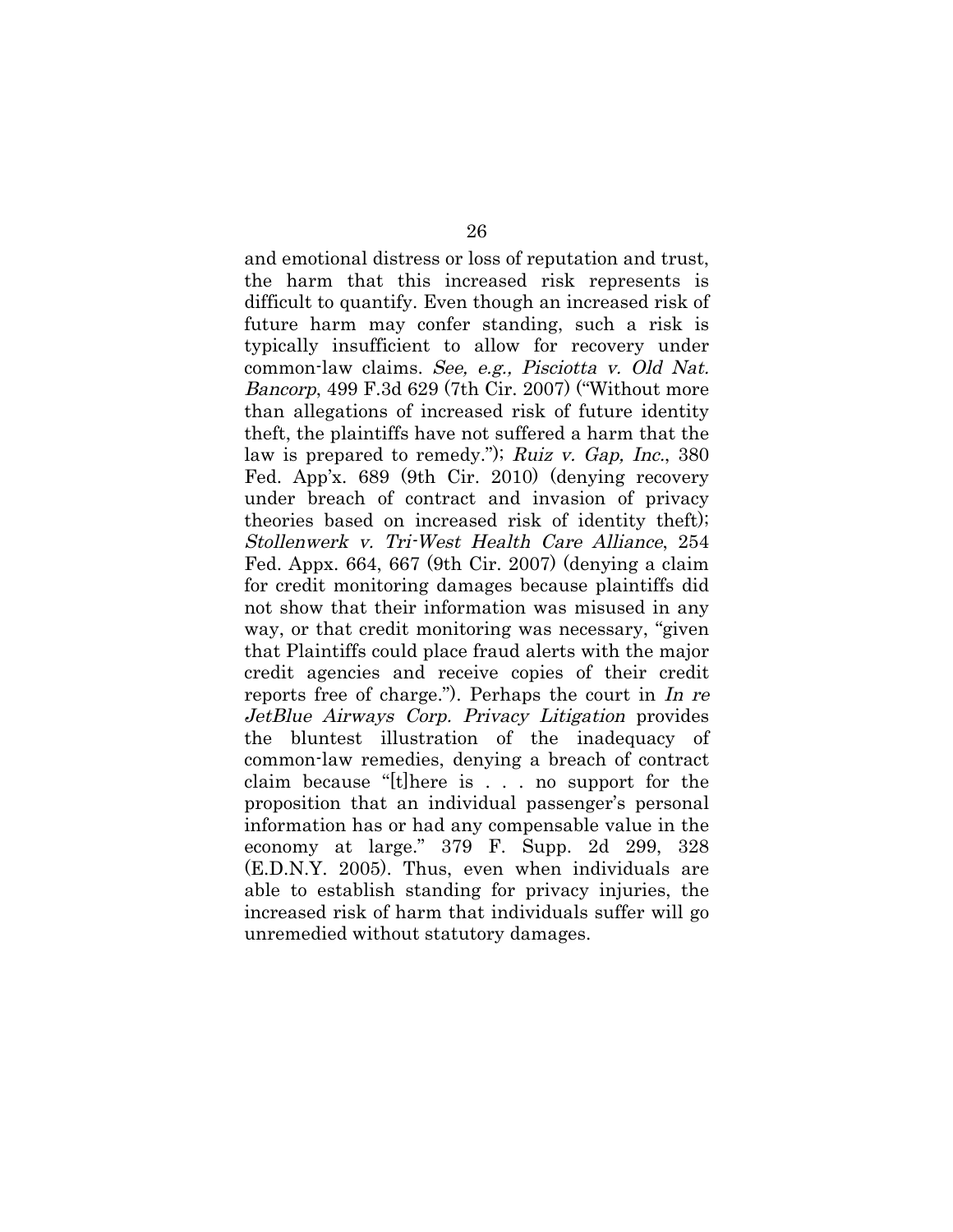### III. Because New and Emerging Business Practices Pose a Particular Threat to Individual Privacy, Congress Must Maintain the Power to Define and Remedy Privacy Injuries.

Among amici for Petitioners are companies whose business practices implicate the very privacy interests that Congress' has sought to address through the enactment of federal privacy laws. These amici seek to avoid accountability for the collection and use of the personal information that they obtain. Facebook, et al. Br. 3. They hope to curtail Congress' long-established power to safeguard the privacy interests of American consumers. And they seek to set themselves apart from others—financial institutions, medical service companies, Internet service providers, telecommunications firms, cable operators, video rental service providers, educational institutions, and federal and state agencies—that are subject to federal privacy laws

The business practices of amici raise precisely the concerns that have typically given rise to action by Congress. In 2007, Facebook announced "Beacon", and began to routinely disclose information about the purchases of its users to the company's business partners without the consent of users. Beacon violated both the company's privacy policy, and, with respect to video rental information, the Video Privacy Protection Act. See Harris v. Blockbuster Inc., 622 F. Supp. 2d 396 (N.D. Tex 2009); Lane v. Facebook, Inc., 2009 WL 3458198 (N.D. Cal. Oct. 23, 2009). Facebook did not notify users of its change in business practices, nor did the company give users the ability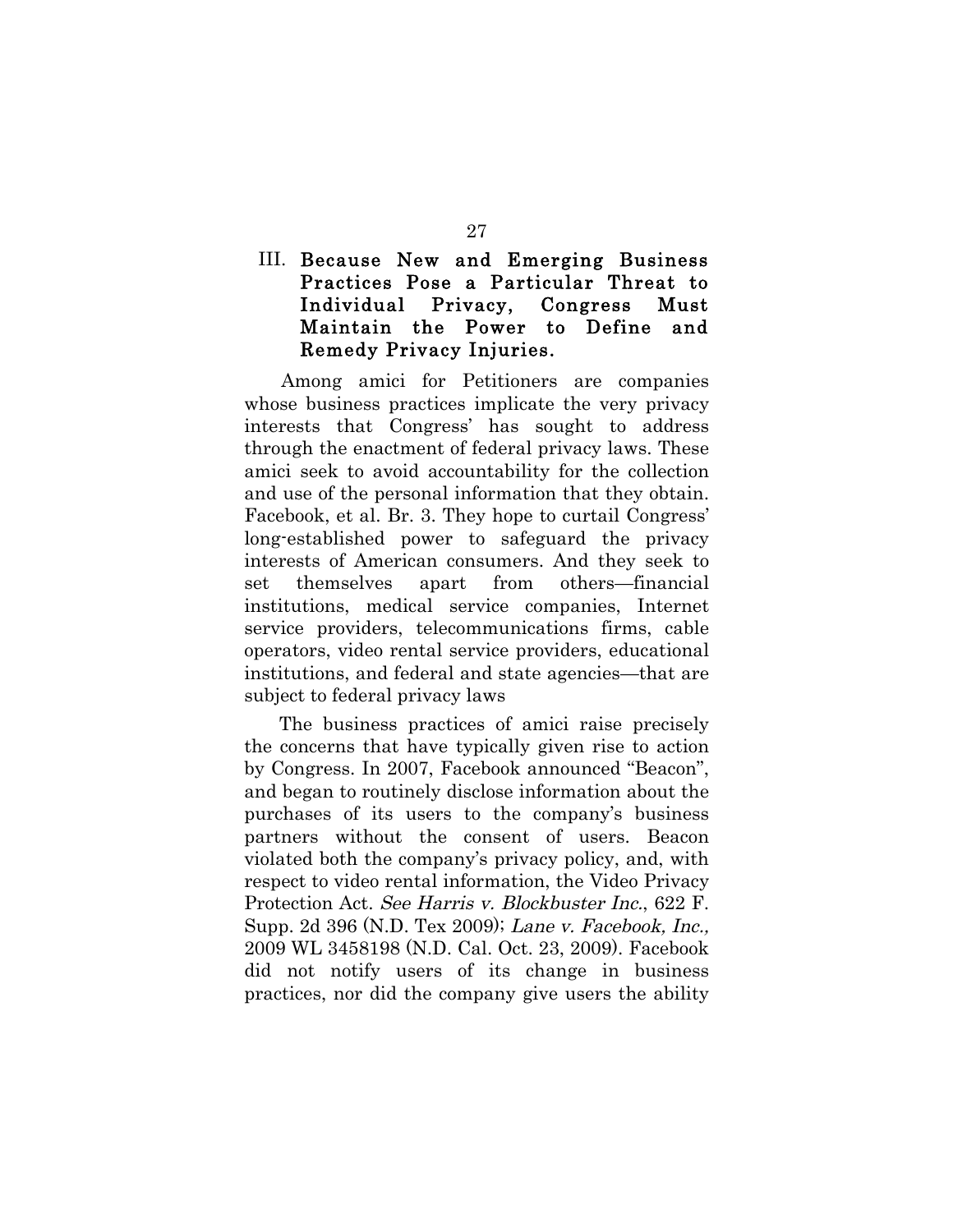to opt out of the program. Instead, Facebook unilaterally decided to change the way it disclosed users' personal information. User protest eventually led Facebook to cancel Beacon. Jaikumar Vijayan, Privacy advocates hail Facebook's plan to shutter Beacon, COMPUTERWORLD (Sept. 28 2009).<sup>10</sup>

Google also dramatically changed its business practices by effectively requiring that users of Google's email service Gmail also subscribe to Google's social network service Buzz. Byron Acohido, Google Buzz fuels rising privacy, security concerns, USA TODAY (Feb. 16, 2010).<sup>11</sup> As a result, Google automatically disclosed pictures, video, text, and other data that users posted to websites such as Picasa and YouTube with the e-mail accounts of the users' frequent contacts. The company's disclosure of user data meant that, for example, the names of a doctor's patients, a journalist's contacts, or a lawyer's clients would be made public in violation of the confidentiality that normally attaches to those relationships. See Don Cruse, Lawyers (or Journalists) with Gmail Accounts: Careful with the Google Buzz, The Supreme Court of Texas Blog (Feb.

<sup>10</sup> Available at

http://www.computerworld.com/s/article/9138373/Privacy\_ advocates hail Facebook s plan to shutter Beacon.

 $11$  Available at

http://content.usatoday.com/communities/technologylive/p ost/2010/02/google-buzz-facing-privacy-security-storm-1/1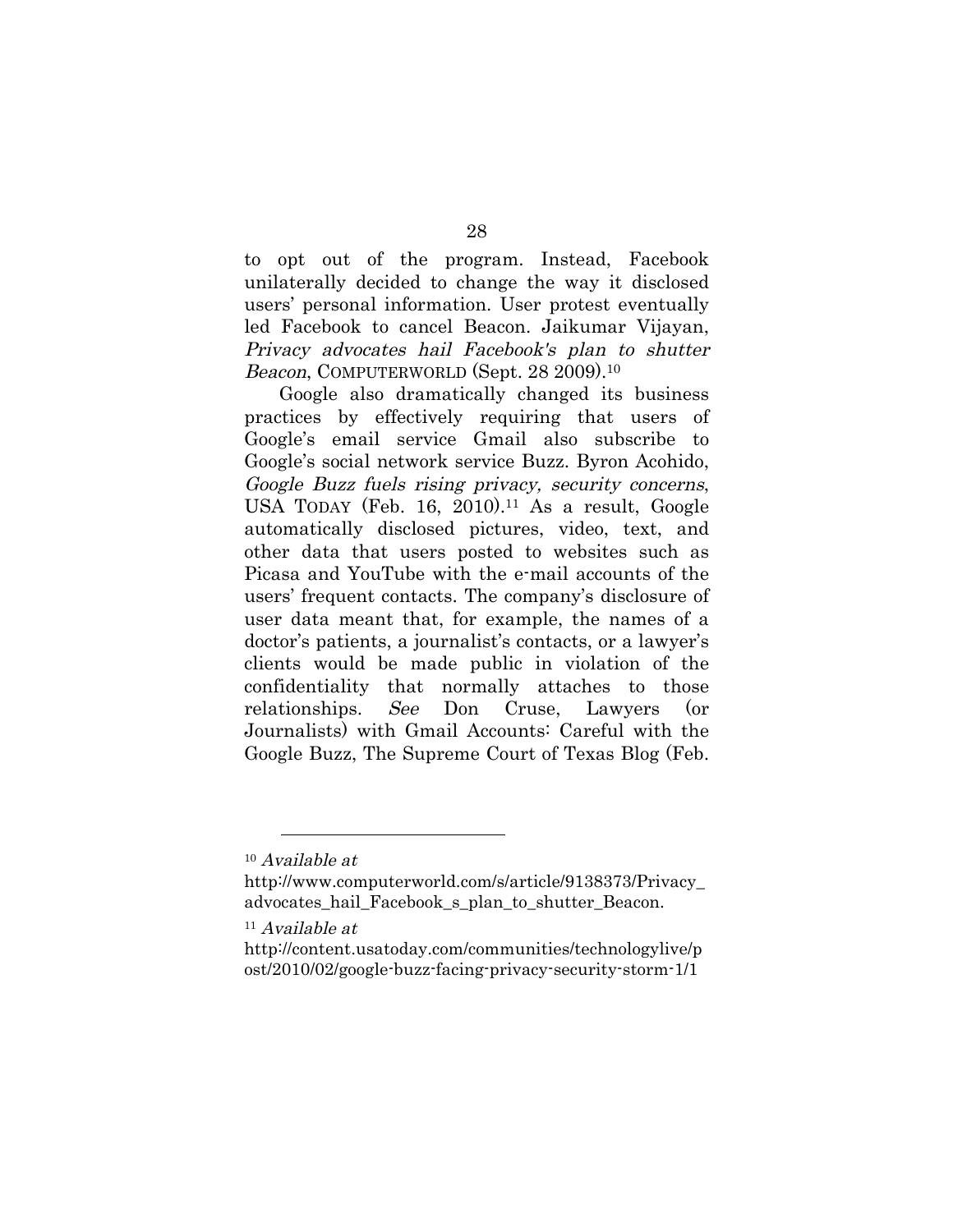11, 2010).12 Eventually, the Federal Trade Commission undertook an investigation of Google Buzz and the program was discontinued. Federal Trade Commission, FTC Charges Deceptive Privacy Practices in Google's Rollout of Its Buzz Social Network: Google Agrees to Implement Comprehensive Privacy Program to Protect Consumer Data (Mar. 30, 2011).13

These emerging privacy risks, and the growing public concern about the misuse of personal data, make it especially important that Congress retain the power to respond to changing technology and new business practices by updating privacy laws to address new challenges. Although Petitioners' amici might prefer to avoid the responsibilities associated with the collection and use of personal information (even though many business in the United States are routinely subject to these obligations), they should not use this case to put their business activities beyond the reach of Congress. This Court has been vigilant in using the requirement of injury-in-fact to ensure that the Executive's duty to "take Care that the Laws be faithfully executed" is not infringed, see *Lujan*, 504 U.S. at 577 (quoting Art. II,  $\S$  3); it should be equally vigilant in guarding against transferring from Congress to the courts the vesting of "[a]ll legislative powers herein granted." Art. I, § 1.

<sup>12</sup> Available at http://www.scotxblog.com/legal-tech/lawyerprivacy-on-google-buzz/.

<sup>13</sup> Available at http://www.ftc.gov/opa/2011/03/google.shtm.